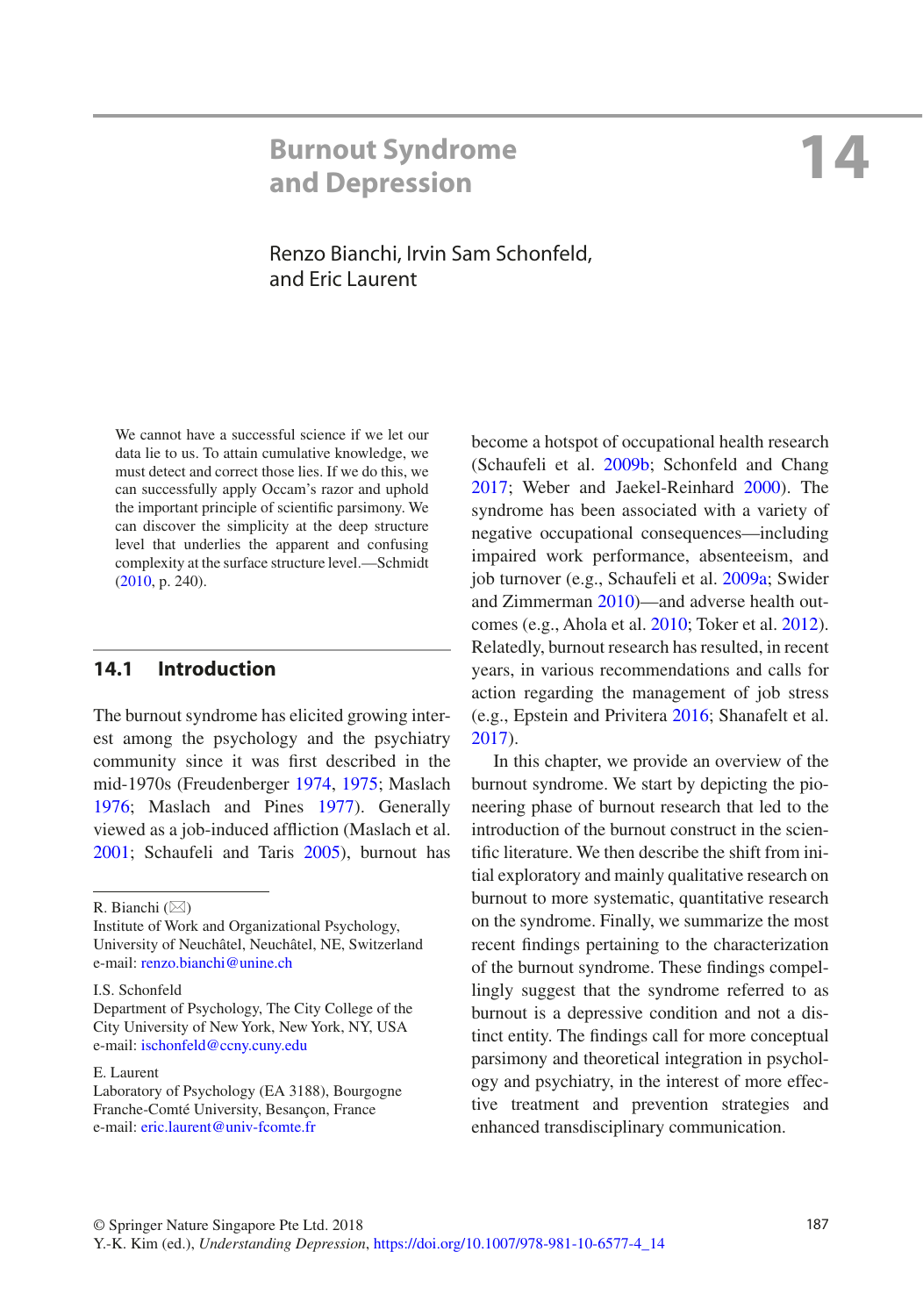## **14.2 The Dawn of Burnout Research**

The burnout syndrome was first described by Freudenberger [\(1974](#page-12-0)) as he was working as an unpaid clinical psychologist in an alternative healthcare agency based in New York City.<sup>[1](#page-1-0)</sup> Freudenberger ([1974\)](#page-12-0) observed that some of the volunteer staff, which included the author himself, developed a constellation of symptoms in response to their daily struggle to look after their patients—mostly drug addicts. Based on his field observations, Freudenberger ([1974,](#page-12-0) [1975](#page-12-1)) characterized burnout as a slowly installing syndrome involving, among other signs and symptoms, fatigue, physical weakness and susceptibility to illness, sleep disturbance, weight alteration, irritability and frustration, crying spells, cynical and suspicious attitudes, psycho-rigidity, and professional inefficacy. Freudenberger [\(1974](#page-12-0)) indicated that the burned-out individual "looks, acts and seems depressed" (p. 161). Freudenberger [\(1975](#page-12-1)) further noted: "In their negativism the burn-out seems to be expressing his own depressed state of mind" (p. 79). Etiologically speaking, the burnout syndrome has been viewed, from the outset, as the product of a long-term discrepancy between the expectations and resources of the individual on the one hand and the actual outcomes and demands of his/her activity on the other (Freudenberger [1974,](#page-12-0) [1975\)](#page-12-1). Freudenberger and Richelson ([1980\)](#page-12-3) thus considered the burnout syndrome to be "brought about by devotion to a cause, way of life, or relationship that failed to produce the expected reward" (p. 13).

The emergence of the burnout construct was also stimulated by social psychological research conducted in California. Maslach ([1976\)](#page-13-0) came to use the term "burnout" as she was studying emotions and coping strategies among human services workers. In so doing, she observed that some workers experiencing unresolvable job stress (i.e., work overload) developed symptoms of exhaustion and counterproductive detach-

ment—irritability, depersonalization, neglect, withdrawal from work, and derogatory and callous attitudes toward recipients—that undermined their professional efficacy. "Burnout" was used as an umbrella label for these symptoms (see also Maslach and Pines [1977;](#page-13-1) Pines and Maslach [1978](#page-14-6)).

The dawn of burnout research was thus marked by an empiricist (i.e., atheoretical and data-driven) approach to (occupational) health, relying on methods such as exploratory interviews, on-site observations, case-studies, and personal experiences (Leiter and Maslach [2016;](#page-13-3) Maslach et al. [2001\)](#page-13-2). Importantly, the initial publications dedicated to the burnout syndrome did not include any review of already-described stress-related conditions (Bianchi et al. [2017d\)](#page-12-4). Moreover, the burnout construct was elaborated independently of the research carried out in psychiatry and, more globally, in medicine. Controlled clinical investigations were not conducted. The symptom picture associated with burnout was not compared with the symptom pictures of stress-related conditions identified in the past.

In the next section of this chapter, we continue our examination of the history of the burnout construct by focusing on the development, from the 1980s, of methods designed to study the burnout syndrome more systematically.

## **14.3 Shifting from Exploratory to Systematic Research on Burnout**

## **14.3.1 The Definition and Assessment of Burnout Symptoms**

The first standardized measure of burnout symptoms, the Maslach Burnout Inventory, was designed in the early 1980s (Maslach and Jackson [1981;](#page-13-4) Maslach et al. [2016](#page-13-5)). On the basis of the data collected during the exploratory phase of burnout research, Maslach and Jackson [\(1981](#page-13-4)) created a pool of 47 items. The items were administered to a sample of workers from various

<span id="page-1-0"></span><sup>&</sup>lt;sup>1</sup>Fifteen years earlier in France, Veil [\(1959](#page-15-3)) described states of job-related exhaustion within a psychiatric framework.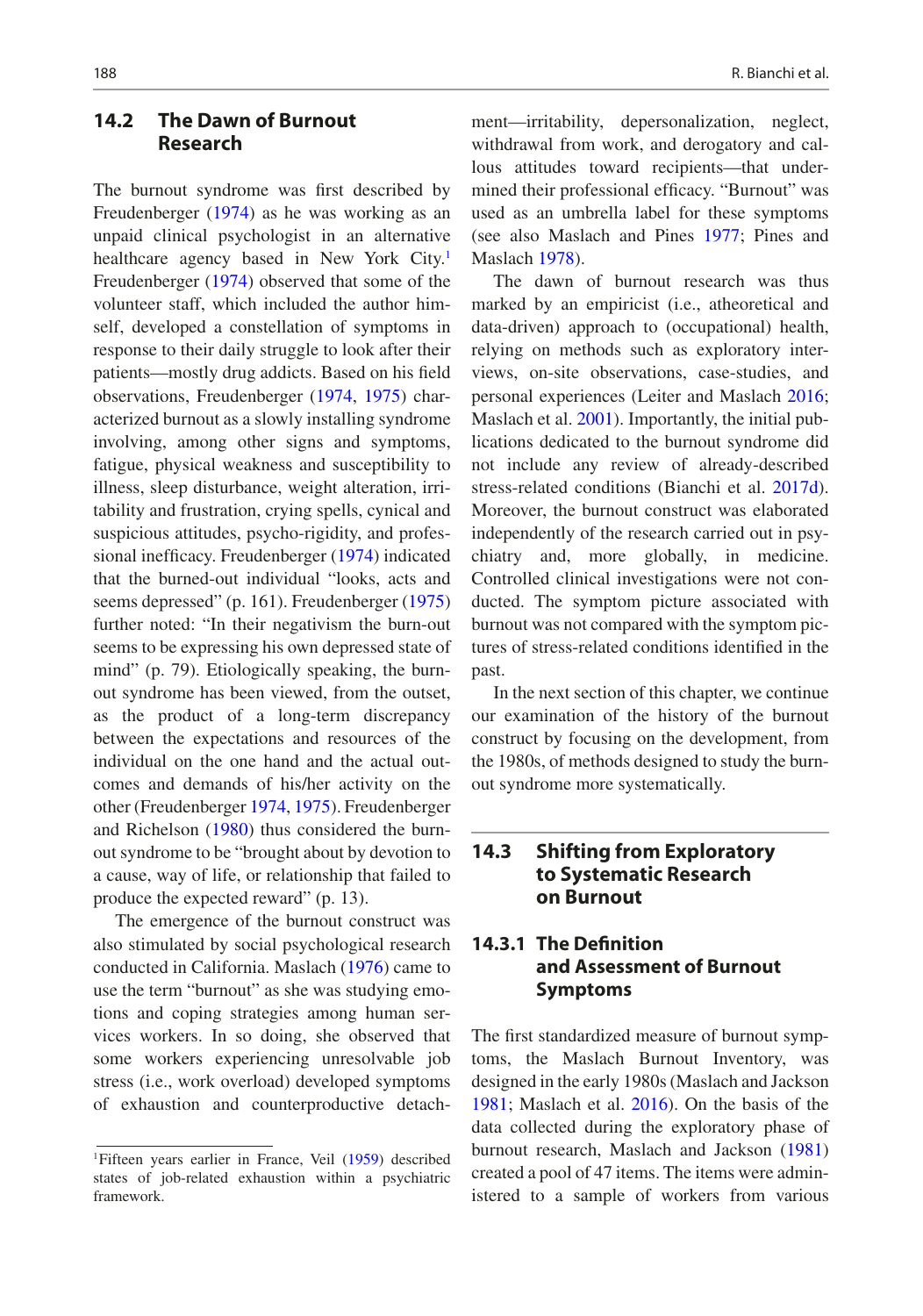health and service occupations (e.g., teachers, nurses, social workers) and then subjected to a factor analysis. Ten factors emerged from this initial analysis, of which four accounted for over three-fourths of the variance. The application of diverse item selection criteria (e.g., a factor loading exceeding 0.40 on only one of the four factors, a "high" item-total correlation) and the conducting of additional factor analyses eventually resulted in a 22-item questionnaire involving three dimensions: emotional exhaustion (e.g., "Working with people all day is really a strain for me"), depersonalization (e.g., "I feel I treat some recipients as if they were impersonal 'objects'"), and a sense of (reduced) personal accomplishment (e.g., "I deal very effectively with the problems of my recipients"). Emotional exhaustion refers to feelings of being emotionally drained and exhausted by one's work. Depersonalization involves a cynical attitude toward one's job and an unfeeling and impersonal way of responding to people one is working with (e.g., clients or colleagues). Reduced personal accomplishment defines a tendency to evaluate oneself negatively and to feel incompetent and dissatisfied with one's achievement on the job. The MBI assesses burnout symptoms within a 1-year time window, based on a 7-point scale (from 0 for "never" to 6 for "everyday").

Importantly, while the developers of the MBI conceptualized burnout as a three-component syndrome *combining* emotional exhaustion, depersonalization, and a sense of reduced personal accomplishment, they formally recommended, in contravention of this conceptualization, that the three components of burnout be examined *separately*, "given our limited knowledge about the relationships between the three aspects of burnout" (Maslach et al. [1996,](#page-13-6) p. 5). This recommendation has been criticized because it implies that individuals who suffer *only* from emotional exhaustion, *only* from depersonalization, or *only* from reduced personal accomplishment will be considered as suffering from the same condition, "burnout," although they present with symptom profiles that are, by definition, different and potentially call for different management strategies (Bianchi et al. [2017b](#page-12-5); Brisson and Bianchi [2017a](#page-12-6),

[b;](#page-12-7) Kristensen et al. [2005;](#page-13-7) Shirom [2005;](#page-14-7) Shirom and Melamed [2006](#page-15-4)).

Five versions of the MBI are currently available: the MBI-Human Services Survey (MBI-HSS), the MBI-Educators Survey, the MBI-General Survey (MBI-GS), the MBI for Medical Personnel, and the MBI-GS for Students (Maslach et al. [2016](#page-13-5)). The MBI-GS has been designed to allow virtually any occupational group to be assessed for burnout (Maslach et al. [1996\)](#page-13-6). The MBI-GS contains 16 items phrased in generic ways. In the MBI-GS, the three dimensions of burnout have been relabeled exhaustion (e.g., "Working all day is really a strain for me"), cynicism (e.g., "I doubt the significance of my work"), $^2$  $^2$  and (loss of) professional efficacy (e.g., "I can effectively solve the problems that arise in my work"). The three dimensions of the MBI-GS have been assumed to be equivalent to those of previous versions of the MBI. However, the validity of this assumption remains open to question (Larsen et al. [2017](#page-13-8); Shirom [2003\)](#page-14-8). For example, in a factor analytic study of the three subscales of the MBI-GS and the depersonalization subscale of the MBI-HSS, Salanova et al. [\(2005](#page-14-9)) found that a four-factor model of burnout with separate depersonalization and cynicism dimensions fit their data better than a three-factor model with depersonalization and cynicism collapsed into one factor.

The MBI has been the most widely used mea-sure of burnout to date (Schaufeli et al. [2009b\)](#page-14-2). The hegemonic status of the MBI in burnout research led some researchers to conclude that "*burnout is what the MBI measures*" (Schaufeli and Enzmann [1998,](#page-14-10) p. 188; Schaufeli [2003,](#page-14-11) p. 3). However, alternative measures, associated with slightly different conceptualizations of the burnout

<span id="page-2-0"></span><sup>2</sup>While cynicism has generally been characterized in burnout research as a negative, to-be-treated symptom (cynicism without caring, indifference), it is worth underlining that cynicism is multifaceted and can also be considered a "strategic virtue" (healthy cynicism) reflecting the enactment of a "realistic" and pragmatic, rather than "idealistic" and romanticized, view of one's work (e.g., in terms of personal expectations and aspirations). As noted by Rose et al. ([2017\)](#page-14-12), "tempered cynicism can protect the inner core of care and good practice" (p. 693).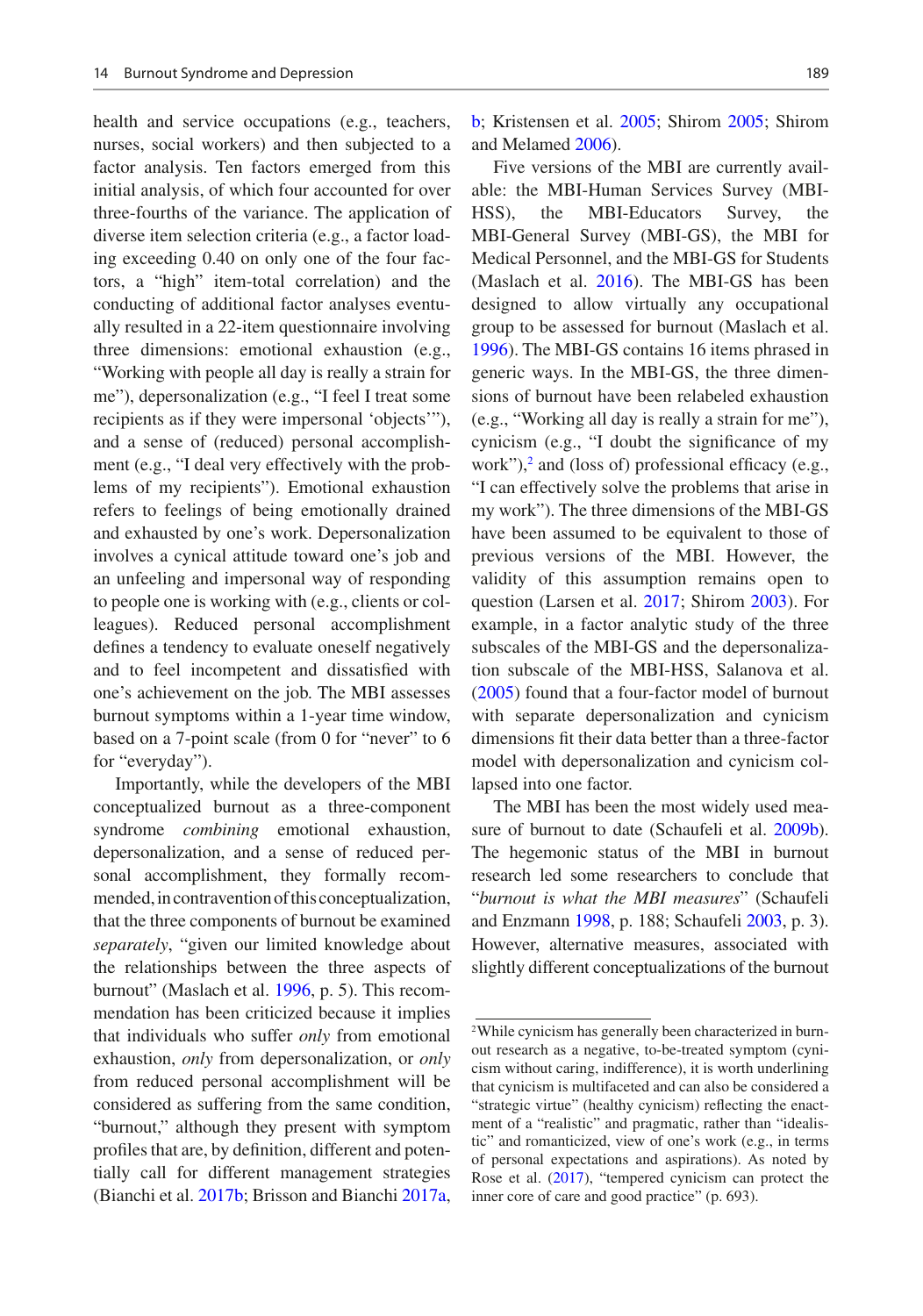construct, have been developed over time. For instance, the Burnout Measure (Pines and Aronson [1988;](#page-14-13) Pines et al. [1981\)](#page-14-14) is intended to assess burnout as a combination of physical, emotional, and mental exhaustion. The Shirom-Melamed Burnout Measure (SMBM) operationalizes burnout as a syndrome combining physical fatigue, cognitive weariness, and emotional exhaustion (Shirom [2003;](#page-14-8) Shirom and Melamed [2006\)](#page-15-4). The Oldenburg Burnout Inventory features only two subscales, exhaustion and disengagement (Demerouti et al. [2001;](#page-12-8) Halbesl eben and Demerouti [2005](#page-13-9)). The Copenhagen Burnout Inventory distinguishes between personal, work-related, and client-related burnout (Kristensen et al. [2005\)](#page-13-7). Despite their differences, the main conceptualizations of burnout share the assumption that exhaustion is the core of the syndrome (Cox et al. [2005;](#page-12-9) Schaufeli and Enzmann [1998;](#page-14-10) Seidler et al. [2014](#page-14-15)). As put by Maslach et al. [\(2001\)](#page-13-2), "exhaustion is the central quality of burnout and the most obvious manifestation of this complex syndrome"  $(p. 402)^3$  $(p. 402)^3$ "Exhaustion-only" conceptualizations of burnout (e.g., Kristensen et al. [2005](#page-13-7); Shirom and Melamed [2006\)](#page-15-4) reflect the view that depersonalization/cynicism and loss of personal accomplishment/professional efficacy do not need to be included in the syndrome because such constructs respectively refer to possible strategies to cope with (emotional) exhaustion and possible long-term consequences of (emotional) exhaustion (Kristensen et al. [2005,](#page-13-7) p. 194; Shirom and Melamed [2006](#page-15-4), pp. 179–180).

## **14.3.2 The Unresolved Problem of Burnout Diagnosis**

Although standardized measures of burnout symptoms are available, it is worth noting that no binding or consensual criteria for (differentially) diagnosing burnout have been established in more than 40 years of research (Bianchi et al. [2017d;](#page-12-4) Doulougeri et al. [2016](#page-12-10); Weber and Jaekel-Reinhard [2000\)](#page-15-0). As an illustration, burnout is not recognized as a nosological category in the latest versions of the *Diagnostic and Statistical Manual of Mental Disorders* [DSM-5; American Psychiatric Association (APA) [2013\]](#page-11-1) and *International Classification of Diseases* (ICD-10; World Health Organization [2016\)](#page-15-6).<sup>4</sup> The absence of a diagnosis for burnout is fundamentally problematic in that it undermines the ability of occupational health specialists to treat and prevent burnout. A key, yet overlooked, corollary of the impossibility of identifying "cases" of burnout is that the prevalence of the syndrome cannot be estimated (Bianchi et al. [2015a,](#page-12-11) [2016a,](#page-12-12) [b](#page-12-13), [2017c](#page-12-14); Brisson and Bianchi [2017b](#page-12-7)). This state of affairs questions the validity of dozens of studies dedicated to estimating the prevalence of burnout and drains the recurrent claims about the "burnout epidemic" of their substance (Bianchi et al. [2017b,](#page-12-5) [d](#page-12-4); West et al. [2016\)](#page-15-7).

Among other authors (e.g., Bianchi et al. [2015a](#page-12-11), [2016a](#page-12-12), [b\)](#page-12-13), Brisson and Bianchi [\(2017b](#page-12-7)) lamented "the widespread tendency among burnout researchers to put the cart before the horse by trying to estimate the prevalence of a syndrome that cannot be formally diagnosed" and pointed

<span id="page-3-0"></span><sup>&</sup>lt;sup>3</sup>Maslach and Leiter [\(2016](#page-13-10)) recently seemed to change their mind regarding the centrality of exhaustion in the burnout syndrome, indicating that "the experience of cynicism may be more of a core part of burnout than exhaustion" (p. 109). This turnaround is intriguing given (a) the inconsistent findings on which it is based (Leiter and Maslach [2016,](#page-13-3) p. 97), (b) the fact that "exhaustion is... more predictive of stress-related health outcomes than the other two components [of burnout]" (Maslach and Leiter [2010](#page-13-11), p. 726), and (c) the conclusions of meta-analytic reviews suggesting that exhaustion is the dimension of burnout that is "the most responsive to the nature and intensity of work-related stress" (Shirom [2003](#page-14-8), p. 249). Moreover, in a meta-analytic review of 16 studies (Taris [2006](#page-15-5)), only emotional exhaustion (not depersonalization or reduced personal accomplishment) was found to be associated with decreased job performance.

<span id="page-3-1"></span><sup>&</sup>lt;sup>4</sup>In the ICD-10, burnout is only briefly mentioned among the factors influencing health status and contact with health services. Interestingly, in The Netherlands, burnout has sometimes been equated with (job-related) neurasthenia (e.g., Schaufeli et al. [2001](#page-14-16)). Neurasthenia is indexed as a disorder in the ICD-10. Long considered to be part of *melancholia* (see Gamma et al. [2007\)](#page-12-15), neurasthenia was first viewed as a distinct entity in the nineteenth century (Beard [1869](#page-12-16); van Deusen [1869\)](#page-15-8). Within the "neurasthenic approach" to burnout, burnout thus overlaps with a disorder isolated about 150 years ago. Other Dutch researchers (e.g., Kleijweg et al. [2013](#page-13-12)) have equated burnout with undifferentiated somatoform disorder, a derivative of neurasthenia that has been removed from the DSM-5 because of its lack of distinctiveness (APA [2013,](#page-11-1) p. 812).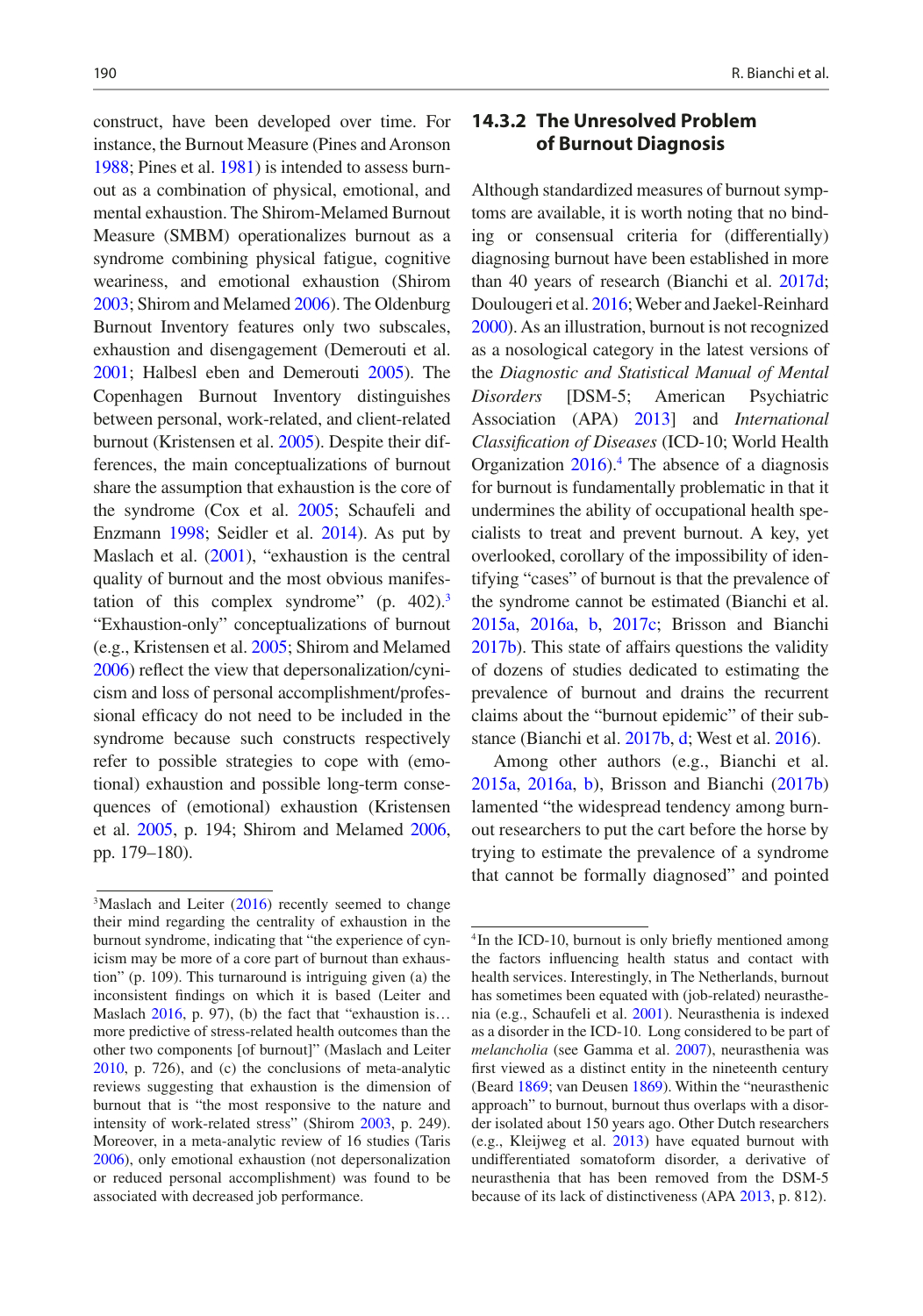out the worrying use of clinically and theoretically arbitrary identification criteria in burnout research (e.g., cutoff scores reflecting mere tercile-based splits). $<sup>5</sup>$  It should be noted that the</sup> criteria used for identifying "cases" of burnout have not only been arbitrary. They have also shown considerable heterogeneity from one study to another (Bianchi [2015](#page-12-17); Doulougeri et al. [2016](#page-12-10)), thereby jeopardizing between-study comparability. All in all, it must be acknowledged that the research dedicated to estimating the prevalence of burnout has been conspicuous by its vacuity. As a consequence, the findings derived from that research have been confusing for occupational health researchers and practitioners and have not offered public health decision-makers valid grounds on which to base their policies.

## **14.4 The Realization that Burnout Is a Depressive Condition**

#### **14.4.1 Early Clues**

From the outset, burnout has been described in ways that were strongly evocative of depression. The overlap of burnout with depression is explicit in the initial descriptions of burnout proposed by Freudenberger ([1974](#page-12-0), [1975](#page-12-1)). Indeed, symptoms such as fatigue, sleep disturbance, weight alteration, or dysphoric mood constitute diagnostic criteria for major depression (APA [2013\)](#page-11-1). Symptoms such as irritability and frustration, although not diagnostic criteria for major depression, are frequently observed in depressed individuals, especially in male and/or young patients (APA [2013;](#page-11-1) Judd et al. [2013](#page-13-13)). Judd et al. ([2013](#page-13-13)) found that irritability/anger during major depressive episodes was a clinical marker of a more severe, chronic, and complex depressive illness. The overlap of burnout with depression is also detectable in the very dimensions of the MBI (emotional exhaustion, depersonalization, and reduced personal accomplishment; Maslach et al. [1996,](#page-13-6) [2016\)](#page-13-5), as highlighted by Schonfeld [\(1991\)](#page-14-17) and Bianchi et al. [\(2017a](#page-12-18)). To take but one example, emotional exhaustion has been shown to overlap with fatigue and loss of energy on the one hand and depressed mood on the other hand (Bianchi et al. [2017a](#page-12-18)), two diagnostic criteria for major depression (APA [2013\)](#page-11-1). After having examined each dimension of the MBI in relation to depression, Bianchi et al. [\(2017a](#page-12-18)) concluded that emotional exhaustion, depersonalization, and reduced personal accomplishment refer to depressive signs and symptoms under nonpsychiatric terms.

More recent descriptions of burnout have been similarly suggestive of depression. For example, Maslach and Leiter ([1997\)](#page-13-14) wrote that burnout is not only about the "presence of negative emotions" but also about the "absence of positive ones" (p. 28), a picture that is reminiscent of depressed mood and anhedonia—the two core symptoms of depression (APA [2013\)](#page-11-1). Maslach et al. [\(2001](#page-13-2)) asserted that there is "a predominance of dysphoric symptoms" in burnout (p. 404). Schaufeli and Buunk ([2004\)](#page-14-18) indicated that "first and foremost, burnt-out individuals feel helpless, hopeless and powerless" (p. 399), three feelings that are hallmarks of depression (Abramson et al. [1989](#page-11-2); APA [2013;](#page-11-1) Laborit [1986;](#page-13-15) Peterson et al. [1993;](#page-14-19) Pryce et al. [2011](#page-14-20)).

Another source of concern regarding the distinctiveness of burnout has lain in the (presumed) etiology of the syndrome. In effect, unresolvable stress, which is thought to play a causative role in the development of burnout (Maslach et al. [2001;](#page-13-2) Shirom [2003](#page-14-8)), has been shown to be at the center of the etiology of depression (Laborit [1993;](#page-13-16) McEwen [2004](#page-14-21); Pizzagalli [2014;](#page-14-22) Willner et al. [2013\)](#page-15-9).<sup>6</sup> There is robust evidence, from research conducted in psychiatry, behavioral psychology,

<span id="page-4-0"></span><sup>5</sup>Diagnostic criteria for burnout would have required a clear specification of (a) the symptoms to be considered in clinical assessments, (b) the minimal duration and frequency of the exhibited symptoms, (c) the expected impact of the exhibited symptoms on the patient's (work) life, and (d) differential diagnosis procedures. The identification of distinctive biological correlates would have also been helpful.

<span id="page-4-1"></span> $6$ As emphasized by Sapolsky  $(2004)$  $(2004)$ , "it is impossible to understand either the biology or psychology of major depressions without recognizing the critical role played in the disease by stress" (p. 271) and "genes that predispose to depression only do so in a stressful environment" (p. 345).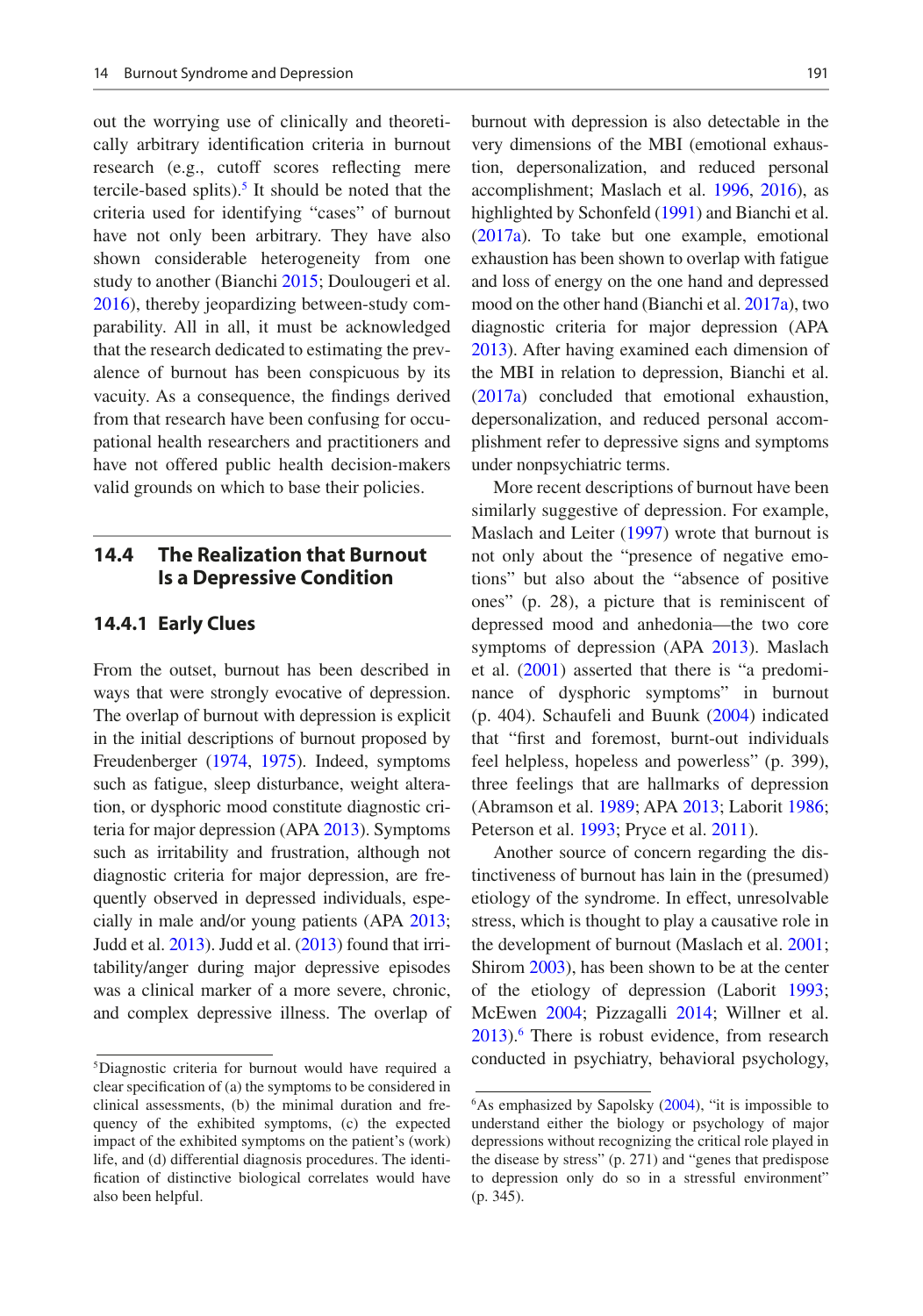and neurobiology, that depressive symptoms constitute basic responses to unresolvable stress in *Homo sapiens*, as in many other species (see Bianchi et al. [2017d](#page-12-4)). It is worth noting that the depressive feelings of helplessness and powerlessness can be viewed as direct consequences of the experience of unresolvable stress. From this perspective, the individual feels helpless and powerless precisely because he/she cannot neutralize the encountered stressors through effective action. Put differently, the individual does not feel in control vis-à-vis the encountered stressors. Hopelessness can be viewed as the expectation that this absence of control will last, that is, that helplessness and powerlessness will be experienced again and again in the presence of the stressors. The individual anticipates that he/she will not be able to manage in the future what he/ she could not manage thus far. Because, in the individual's eye, action has proven to be ineffective in neutralizing stressors, passivity (i.e., inaction) and resignation become the predominant responses in the face of adversity. From an evolutionary standpoint, passivity can be considered preferable when stressors cannot be neutralized because passivity at least prevents the waste of energy associated with the production of ineffective action (Klinger [1975](#page-13-17); Laborit [1986](#page-13-15), [1993;](#page-13-16) Nesse [2000\)](#page-14-24).

Freudenberger and Richelson's ([1980](#page-12-3)) early claim that burnout results from an investment (cost) that is devoid of the expected return on investment (benefit) is also relevant to burnoutdepression overlap.[7](#page-5-0) Indeed, depression has long

been viewed as a pathology of loss of gratification (i.e., loss of pleasure, happiness, or satisfaction in life). As reported by Beck and Alford [\(2009](#page-12-19)), loss of gratification is the most frequent complaint among depressed patients (p. 19). Importantly, under stress, a gratifying action is an action that allows the individual to neutralize the stressor. Unresolvable stress is thus synonymous with a long-term impossibility of acting in a manner that is gratifying—neurobiologically, of activating one's reward system and shutting down one's punishment system. All in all, depression can be conceived of as the product of a deficit of positive, rewarding experiences (i.e., experiences that activate the brain reward system), and an excess of negative, punitive experiences (i.e., experiences that activate the brain punishment system), with depressed mood and anhedonia two key symptoms of this disequilibrium (e.g., Bogdan and Pizzagalli [2006;](#page-12-20) Dombrovski et al. [2013](#page-12-21); Pryce et al. [2011;](#page-14-20) Rolls,  $2016$ ; Wu et al.  $2017$ ).<sup>8</sup> In view of the above, the putative etiology of burnout could thus be considered to mirror the etiology of depression.

## **14.4.2 Attempts to Distinguish Burnout from Depression**

In spite of the aforementioned similarities between burnout and depression, many burnout researchers have hypothesized that their entity of

<span id="page-5-0"></span><sup>&</sup>lt;sup>7</sup>The view that burnout is etiologically related to an imbalance between investments and outcomes has been recurrently expressed in the literature. As an illustration, Heifetz and Bersani ([1983\)](#page-13-18) wrote: "It is not the heavy emotional investment per se that drains the provider; rather it is an investment that has insufficient dividends" (p. 61). More recently, this mismatch has been described in terms of (lack of) reciprocity between what the job gives and what it takes (see Schaufeli [2006\)](#page-14-25). The same logics is at the heart of several current models of occupational strain such as Siegrist's ([1996\)](#page-15-10) effort-reward imbalance model. Freudenberger and Richelson's [\(1980](#page-12-3)) early view that burnout results from an imbalance between investments and outcomes thus remains very lively among burnout researchers.

<span id="page-5-1"></span><sup>8</sup>The well-established link between depression and suicide (Chesney et al. [2014\)](#page-12-22) suggests that survival is not an objective under any condition in human beings. Everything happens as if human beings struggled for survival only as long as they consider their life worth living (i.e., sufficiently gratifying). The specific relationship between anhedonia and suicide supports this view (Winer et al. [2014](#page-15-12)), as does the finding that (a) the brain reward system is hypoactive in depressed patient (Dombrovski et al. [2013](#page-12-21)) and (b) individuals with major depressive disorder report blunted levels of both anticipatory and consummatory pleasure and elevated levels of both anticipatory and consummatory displeasure for daily activities (Wu et al. [2017](#page-15-11)). As summarized by Dombrovski et al. ([2013](#page-12-21)), "suicide can be viewed as an escape from unendurable punishment at the cost of any future rewards" (p. 1020). Following a similar line of reasoning, it can be suggested that suicide occurs when the perspective of dying has become definitely more rewarding than the perspective of going on living.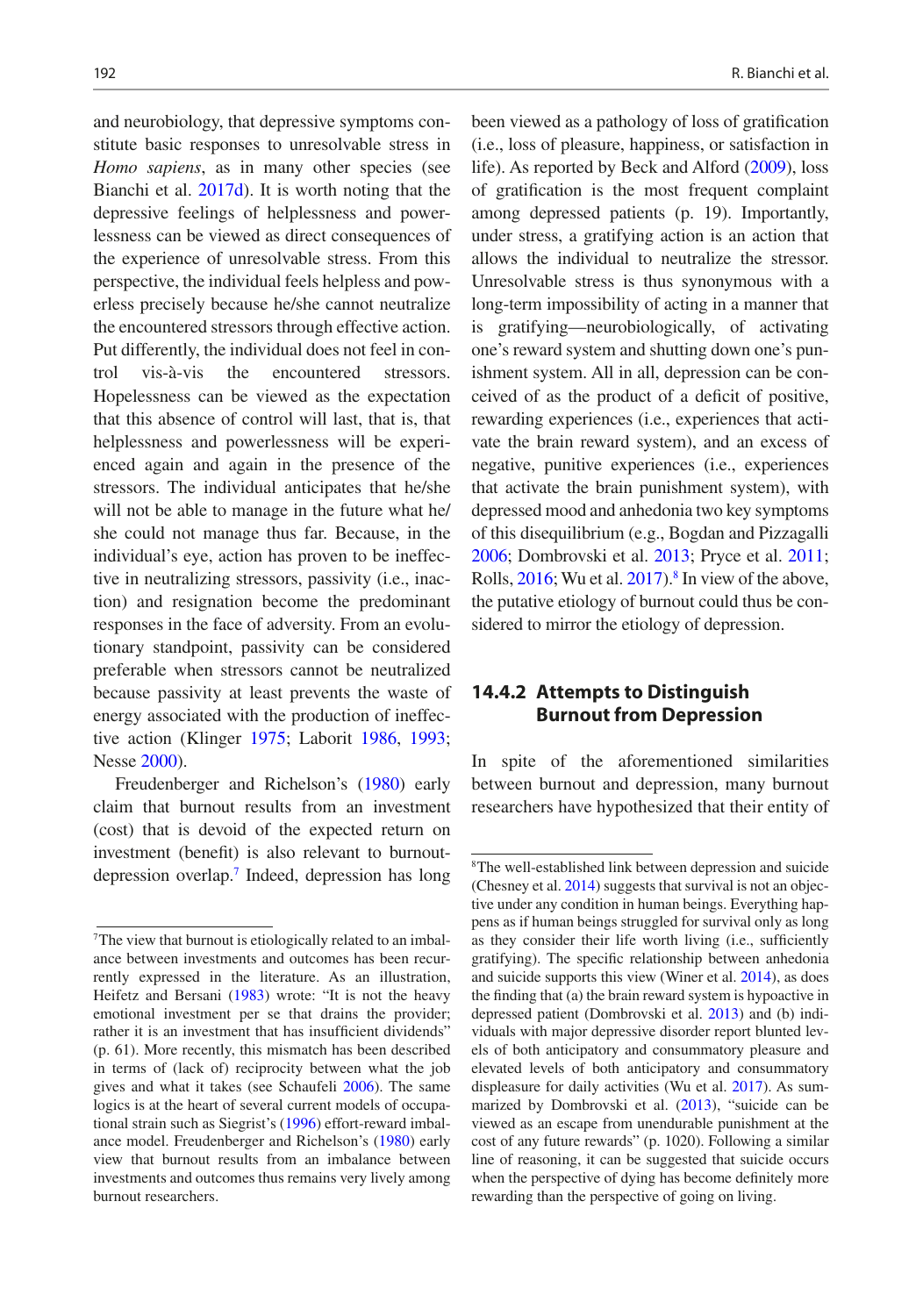interest was a distinct entity (Iacovides et al. [2003](#page-13-19); Maslach et al. [2001\)](#page-13-2). Three arguments have been frequently advanced in support of the view that burnout is not merely "old wine in new bottles" (Schaufeli and Enzmann [1998](#page-14-10)).

Proponents of the burnout/depression distinction claimed that, in contrast to depression, burnout was a job-related and work-specific syndrome (e.g., Maslach et al. [2001,](#page-13-2) p. 404). This claim, however, has been shown to be problematic because (a) depression can also be job-related, $9$ (b) the job-related character of a syndrome is not nosologically discriminant per se—a job-related depression remains a depression—and (c) the postulate that the burnout phenomenon is restricted to work is logically specious (Bianchi et al. [2015d;](#page-12-23) Kahn [2008;](#page-13-20) Niedhammer et al. [2015](#page-14-27); Wang [2005\)](#page-15-13). Taking the problem the other way round, the extent to which burnout can be considered a job-induced syndrome has remained unclear (Bianchi et al. [2017b;](#page-12-5) Weber and Jaekel-Reinhard [2000\)](#page-15-0). While burnout has been found to be predicted by occupational factors (Schaufeli et al. [2009a\)](#page-14-4), research on the variance in burnout explained by non-occupational factors has been scarce (Hakanen and Bakker [2017](#page-13-21)). Interestingly, in a recent study involving 468 Swiss health professionals, only 44% of the participants reporting burnout symptoms considered their job to be the main cause of these symptoms (Bianchi and Brisson [2017](#page-12-24)).

Another argument employed to distinguish burnout from depression has consisted in contrasting the so-called social focus of burnout research with a supposedly "individual focus" of depression research (e.g., Pines and Aronson [1988,](#page-14-13) p. 53). This argument has been found to be invalid, for at least two reasons. First, the argument is grounded in a false presupposition, namely, that depression would not have been studied from a social perspective. An explicitly social perspective was taken, for instance, by Brown and Harris [\(1978\)](#page-12-25) in their classic study of "the social origins of depression" in women. Over

the last decades, a large body of research has in fact been dedicated to the social determinants of depression (e.g., socioeconomic status and social network; Gilman et al. [2002](#page-12-26); Lorant et al. [2007;](#page-13-22) Ritsher et al. [2001](#page-14-28); Rosenquist et al. [2011;](#page-14-29) Sapolsky [2005\)](#page-14-30).<sup>[10](#page-6-1)</sup> Moreover, the stress-depression relationship evidently implicates the social environment, given that the social environment is a key contributor to stress (Gilbert [2006](#page-12-27); Pizzagalli [2014\)](#page-14-22). In a recent study that included 3021 medical interns, Fried et al. [\(2015\)](#page-12-28) found that all nine symptoms of major depression (APA [2013](#page-11-1)) increased—on average by 173%—in response to the stress of medical internship over a 1-year period. Second, and more fundamentally, the "social focus argument" advanced by some burnout researchers is epistemologically spurious. Indeed, *a difference in the perspectives adopted on given syndromes (*e.g.*, individual* versus *social) should not be confused with a difference between the syndromes themselves*. Burnout and depression can both be examined from an individual or a social perspective. Incidentally, we note that moving back and forth from an individual to a social level of observation is likely to be fruitful in the study of any (psycho)pathology. $<sup>11</sup>$ </sup>

Finally, it has been asserted that burnout differs from depression because the symptoms of burnout are, in the early stages of the burnout process, rather circumscribed to work—they do not contaminate the whole life of the individual—whereas the symptoms of clinical depression are pervasive (see Pines and Aronson [1988](#page-14-13), p. 53; Schaufeli and Enzmann [1998](#page-14-10), p. 39). Such a comparison, unfortunately, is inconsistent (Bianchi et al. [2015b](#page-12-29)). In effect, when comparing the *early stages* of the burnout process with *clinical* depression, burnout researchers contrast the early stages of the burnout process with the *late stages* of the depressive process, while remaining

<span id="page-6-0"></span><sup>9</sup>Methods allowing the specific link between job stress and depression to be investigated are available, both in research and medical settings (Bianchi et al. [2017](#page-12-4)).

<span id="page-6-1"></span> $10$  In a meta-analysis, Lorant et al.  $(2003)$  $(2003)$  found compelling evidence for socioeconomic inequality in depression (see also Adler and Stewart [2010\)](#page-11-3).

<span id="page-6-2"></span><sup>11</sup>Even psychosis (including schizophrenia), the variance of which is thought to be strongly explained by the genetic makeup of the individual, has been fruitfully studied from a social-environmental standpoint (Shah et al. [2011](#page-14-31); Wicks et al. [2010](#page-15-14)).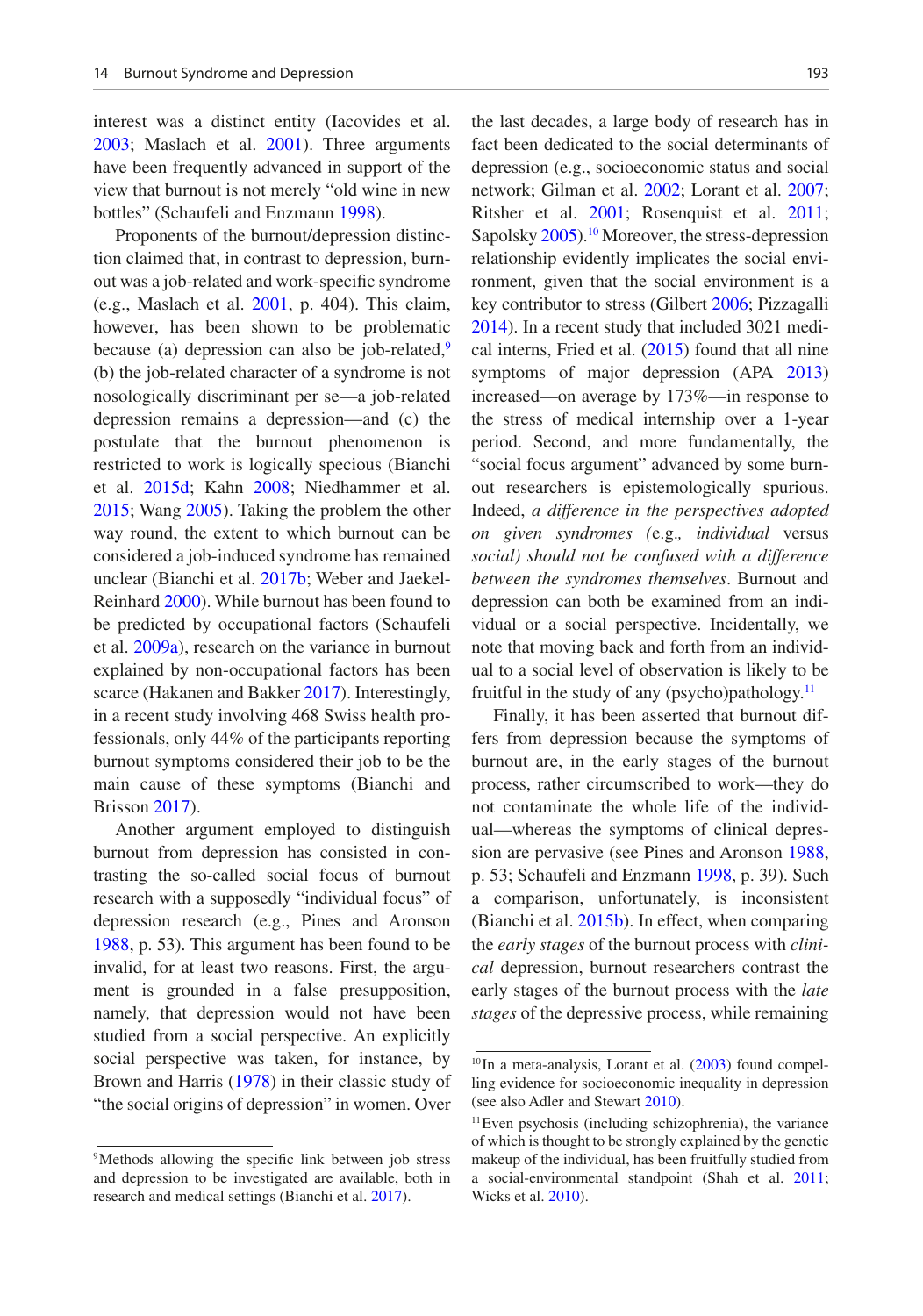silent regarding what is supposed to distinguish "clinical burnout"<sup>12</sup> from clinical depression. The comparison thus appears to be underlain by a defective articulation of dimensional (i.e., continua-based, process-focused) and categorical (i.e., taxa-based, state-focused) approaches to burnout and depression (Bianchi et al. [2017d\)](#page-12-4). The difficulty coordinating dimensional and categorical approaches to psychopathology has long been encountered in burnout research, as illustrated by the view that burnout could be a phase in the development of a depressive disorder (e.g., Ahola et al. [2005\)](#page-11-4). This problem is wellsummarized in the following excerpt:

…there is the question of whether burnout is a continuous condition or a dichotomized state. Are there degrees of burnout that can be experienced or is one either burned out or not?—Cox et al. [\(2005](#page-12-9), p. 190).

Because dimensions and categories constitute two ways of *describing* the properties of psychological phenomena (Pickles and Angold [2003\)](#page-14-32), the question is not to determine whether burnout *is* a continuous condition or a dichotomized state. The description of burnout within a dimensional or a categorical approach depends on the perspective that the investigator chooses to adopt on burnout, as a function of his/her objectives. Burnout, just as depression, can be studied as a process or an end-state (Bianchi et al. [2017d\)](#page-12-4). There can be degrees of severity in burnout as in depression; qualitative leaps can be considered in burnout as in depression. Assuming that burnout is per se a process and depression is per se an end-state would be confusing, once again, the phenomena of interest with the approaches adopted to study those phenomena. Such epistemological confusion leads the investigator to make superfluous, and misleading, distinctions. Such distinctions result in a counterproductive fragmentation of knowledge that threatens conceptual parsimony and impedes theory building (Cole et al. [2012;](#page-12-30) Le et al. [2010;](#page-13-24) Schmidt [2010](#page-14-0)).

<span id="page-7-0"></span><sup>12</sup>We use inverted commas here because there are no binding or consensual diagnostic criteria for "clinical burnout"; "clinical burnout" has remained uncharacterized. We follow the same rule in the rest of the chapter.

All in all, the arguments invoked in support of the burnout-depression distinction have not stood up to scrutiny. We now review recent empirical findings pertaining to the characterization of the burnout syndrome in relation to depression.

## **14.4.3 Recent Research on Burnout-Depression Overlap**

## **14.4.3.1 Associations Between Burnout and Depressive Symptoms**

Burnout and depressive symptoms have long been found to be positively correlated (e.g., Meier [1984\)](#page-14-33), with moderate to high correlations generally reported. It has often been suggested, however, that burnout and depressive symptoms should be distinguished because, although substantial, their correlation was not perfect. A new light has been shed on this assumption over the last years.

The assumption that burnout and depression cannot be viewed as a single entity because the two constructs share significant, but limited, variance (e.g., Schaufeli and Enzmann [1998\)](#page-14-10) has been tested as such in a recent study. Bianchi et al. [\(2016c](#page-12-31)) examined the extent to which the correlation between burnout and depressive symptoms (respectively assessed with the SMBM and the PHQ-9) differed in strength from the correlation between the affective-cognitive and somatic symptoms of depression. The results of the study indicated that the correlation between burnout and depressive symptoms  $(r = 0.73)$  was similar in strength to the correlation between the affectivecognitive and somatic symptoms of depression  $(r = 0.68)$ . Because the affective-cognitive and somatic symptoms of depression are considered to form a unified entity with a correlation of 0.68, the authors concluded that there was no apparent obstacle to viewing burnout and depression as one entity with a correlation of 0.73.

Furthermore, emotional exhaustion—the core of burnout—has been found to be more strongly associated with "classical" depressive symptoms than with the other two dimensions of burnout depersonalization and reduced personal accom-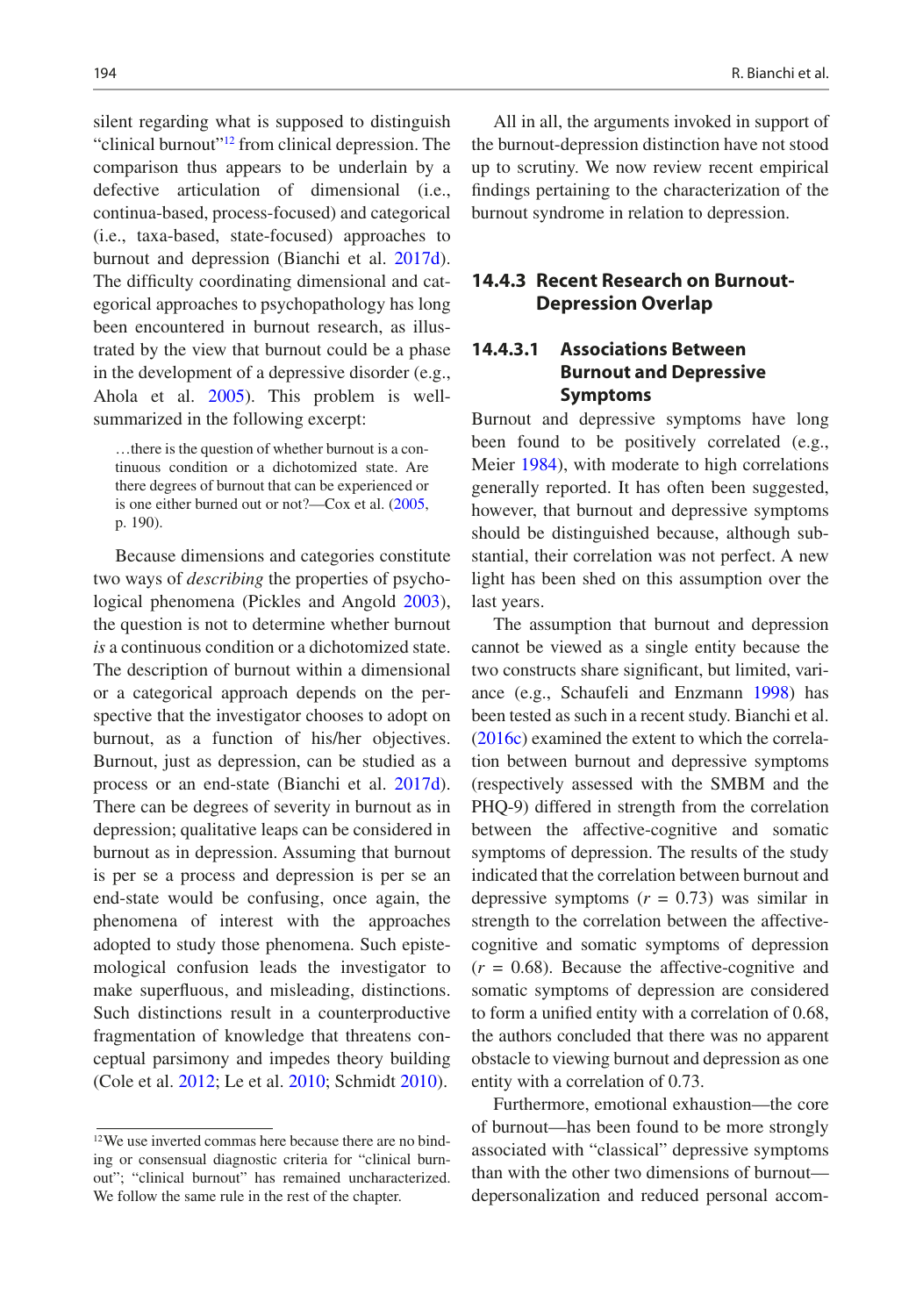plishment—in many studies (see Bianchi et al. [2015b](#page-12-29)). In view of these findings, the claim that depersonalization and reduced personal accomplishment constitute more cardinal features of burnout than "classical" depressive symptoms appeared to proceed from an incoherent reasoning (Bianchi et al. [2015d](#page-12-23)). By definition, a syndrome refers to a group of *concomitant* signs and symptoms (Shirom [2005](#page-14-7)). If emotional exhaustion more often co-occurs with "classical" depressive symptoms than with depersonalization and reduced personal accomplishment, excluding "classical" depressive symptoms from the burnout syndrome while including depersonalization and reduced personal accomplishment in the burnout syndrome is unwarranted.

Recent research has additionally suggested that the magnitude of the association between burnout and depressive symptoms had been distorted downward in the past due to measurement artifacts. Indeed, burnout is most frequently assessed within a 1-year (with the MBI) or a 1-month (with the SMBM) time window, whereas depression is most frequently assessed over a 1 or a 2-week period (e.g., with the Center for Epidemiologic Studies Depression Scale [CES-D] and the PHQ-9). Such differences in response frames can reduce the magnitude of the obtained correlations in the absence of actual differences between the examined phenomena. In a study that standardized the time window of the assessment of burnout and depressive symptoms, Bianchi et al. ([2016d\)](#page-12-32) found a correlation of 0.83 between the two variables. When corrected for attenuation, the correlation reached 0.91, a magnitude that is suggestive of empirical redundancy between the constructs under scrutiny—as recalled by Le et al. ([2010\)](#page-13-24), "two supposedly distinct constructs should not correlate 1.00 or near 1.00" (p. 113). In support of this hypothesis, associations of such magnitudes (*r*s around 0.80 or 0.90) have been found when correlating two measures of depression (Kung et al. [2013](#page-13-25); Luteijn and Bouman [1988](#page-13-26)) or two measures of burnout (Shirom and Melamed [2006\)](#page-15-4) with one another (see also Wojciechowski et al. [2000\)](#page-15-15).

The overlap of burnout with depression has also been examined categorically, with the aim of

specifically focusing on workers scoring at the upper end of the burnout continuum. Bianchi et al. ([2013\)](#page-12-33) found evidence that individuals with relatively high frequencies of burnout symptoms (based on the MBI) reported as many depressive symptoms (based on the Beck Depression Inventory-II) as patients diagnosed in psychiatry for a major depressive episode. In a study of 5575 French schoolteachers (Bianchi et al. [2014\)](#page-12-34), in which burnout was assessed with the MBI, about 90% of the individuals experiencing burnout symptoms at least *a few times a week* met criteria for a provisional diagnosis of depression, as established by the PHQ-9 (Kroenke and Spitzer [2002\)](#page-13-27). Similar results were obtained in the USA (Schonfeld and Bianchi [2016](#page-14-34)) and New Zealand (Bianchi et al. [2016c](#page-12-31)) based on teacher samples and in Switzerland (Bianchi and Brisson [2017](#page-12-24)) based on health professional samples, in studies that used the SMBM to assess burnout. A strength of the abovementioned studies is that they relied on conservative cutoff scores for categorizing burnout. Because such cutoff scores correspond to relatively high frequencies of burnout symptoms, they show close adherence to the theoretical characterization of so-called clinical burnout. Schaufeli and Buunk ([2004\)](#page-14-18) signalled that full-blown burnout reflects "a final stage in a breakdown in adaptation that results from the long-term imbalance of demands and resources" (p. 389). According to Leiter and Maslach ([2005\)](#page-13-28), a "burned out" worker feels "constantly overwhelmed, stressed and exhausted" (p. 2). These descriptions imply that the use of liberal cutoff scores, associated with relatively low symptom frequencies, is unwarranted when burnout is examined as an end-state (see also Schaufeli and Enzmann  $1998$ , p. 58).<sup>13</sup> Although suboptimal in a context where burnout remains nosologically undefined, the strategy that consisted in relying on conservative cutoff scores to categorize burnout at least had the advantage of being sustained by a clear rationale. Available descriptions have

<span id="page-8-0"></span><sup>&</sup>lt;sup>13</sup>The use of liberal cutoff scores in some earlier studies (e.g., Ahola et al. [2005\)](#page-11-4) is likely to account for the weaker evidence of burnout-depression overlap observed in those studies.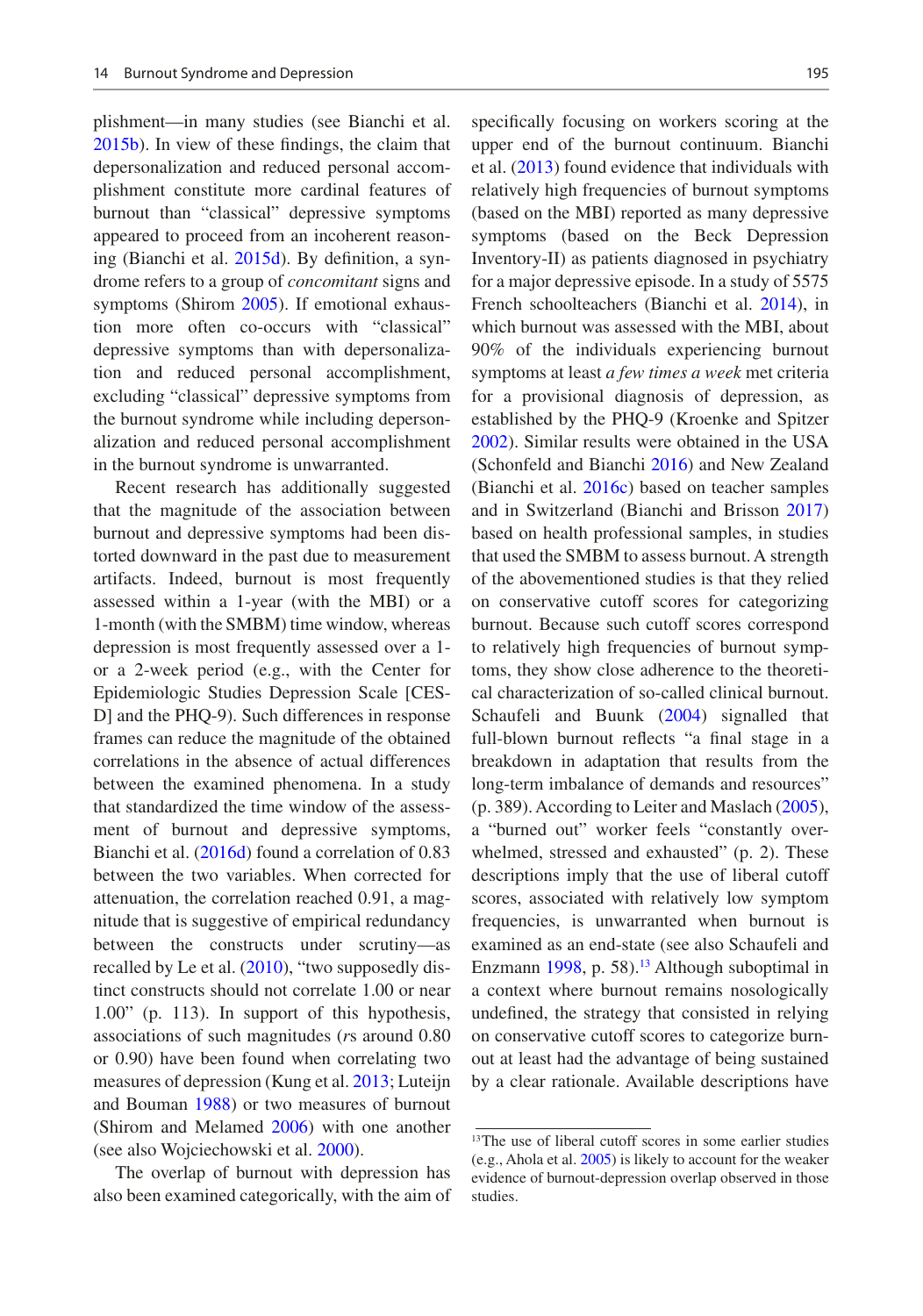suggested that an individual with full-blown burnout experiences burnout symptoms on a daily basis, consistent with the fact that burnout symptoms, once they have fully developed, are stable over time—for instance, exhaustion is typically unrelieved by ordinary rest or sleep, and cynicism involves a deeply ingrained negative attitude toward one's work.

Other categorical investigations of burnout and depression have been conducted. In a threewave, 7-year study, Ahola et al. [\(2014](#page-11-5)) examined both within- and between-individual variations in burnout and depressive symptoms (assessed with the MBI and the short form of the Beck Depression Inventory, respectively) based on a sample of 3255 Finnish dentists. The study showed that burnout and depressive symptoms clustered together and increased or decreased commensurately over time, with low, intermediate, and high levels of burnout symptoms being respectively accompanied by low, intermediate, and high levels of depressive symptoms. Similar results were found in another cluster-analytic study, involving a sample of French teachers and two waves of data collection (Bianchi et al. [2015c](#page-12-35)).

Consistent with these findings, in a study of 5897 Austrian physicians, Wurm et al. [\(2016](#page-15-16)) observed that the likelihood of meeting the criteria for a provisional diagnosis of depression (as established by the Major Depression Inventory) gradually increased with the severity of burnout symptoms (assessed with the Hamburg Burnout Inventory). Compared to participants with no noticeable symptoms of burnout, participants with the most elevated levels of burnout symptoms had a *93-fold* higher risk of being identified as clinically depressed.

Finally, we note that the research dedicated to the nomological network of burnout and depression has not resulted in fully consistent findings (Bianchi et al. [2015b](#page-12-29)). Most probably, this state of affairs is due to (a) the heterogeneity of the conceptualizations and operationalizations of burnout used in past research and (b) the previously mentioned methodological problems that affected research on burnout-depression overlap. This being underlined, burnout and depression

have been found to be similarly associated with a number of variables such as depressive cognitive style (including ruminative responses and pessimistic attributions), self-rated health, physical activity, neuroticism, extraversion, job satisfaction, job adversity, workplace social support, stressful life events, and antecedents of anxiety or depressive disorders (Bianchi and Schonfeld [2016;](#page-12-36) Bianchi et al. [2016d;](#page-12-32) Faragher et al. [2005;](#page-12-37) Rössler et al. [2015](#page-14-35); Schonfeld and Bianchi [2016;](#page-14-34) Toker and Biron [2012\)](#page-15-17).

In sum, recent empirical research has consistently shown that burnout and depressive symptoms are inextricably linked (Bianchi et al. [2017d\)](#page-12-4). This conclusion has been supported by both dimensional and categorical analyses of burnout and depression, conducted in the framework of both cross-sectional and longitudinal studies. The conclusion appeared to be viable not only when the MBI was used but also when alternative measures of burnout, such as the SMBM, were employed.

## **14.4.3.2 Factor Analyses of Burnout and Depression Measures**

The view that burnout is distinct from depression has strongly relied on the finding that burnout and depression loaded on different factors when selfreported measures of burnout and depression were submitted to factor analyses (Maslach et al. [2001\)](#page-13-2). Thus, in one of the most influential studies linked to this research area, Leiter and Durup [\(1994\)](#page-13-29) concluded that burnout and depression were best modeled as two second-order factors—while acknowledging the strong correlation (0.72) between these factors. The study, however, had a number of limitations, such as (a) the poor fit of the constructed models, (b) the exclusion of nearly half the depression items from the confirmatory factor analysis for reasons of skewness, and (c) the non-consideration of the different time windows attached to the measures of burnout and depressive symptoms.

More recent studies offered investigators a different view of the relationships between the factors underlying the measures of burnout and depressive symptoms. Bianchi et al. ([2016d\)](#page-12-32) used the SMBM and the PHQ-9 to assess burnout and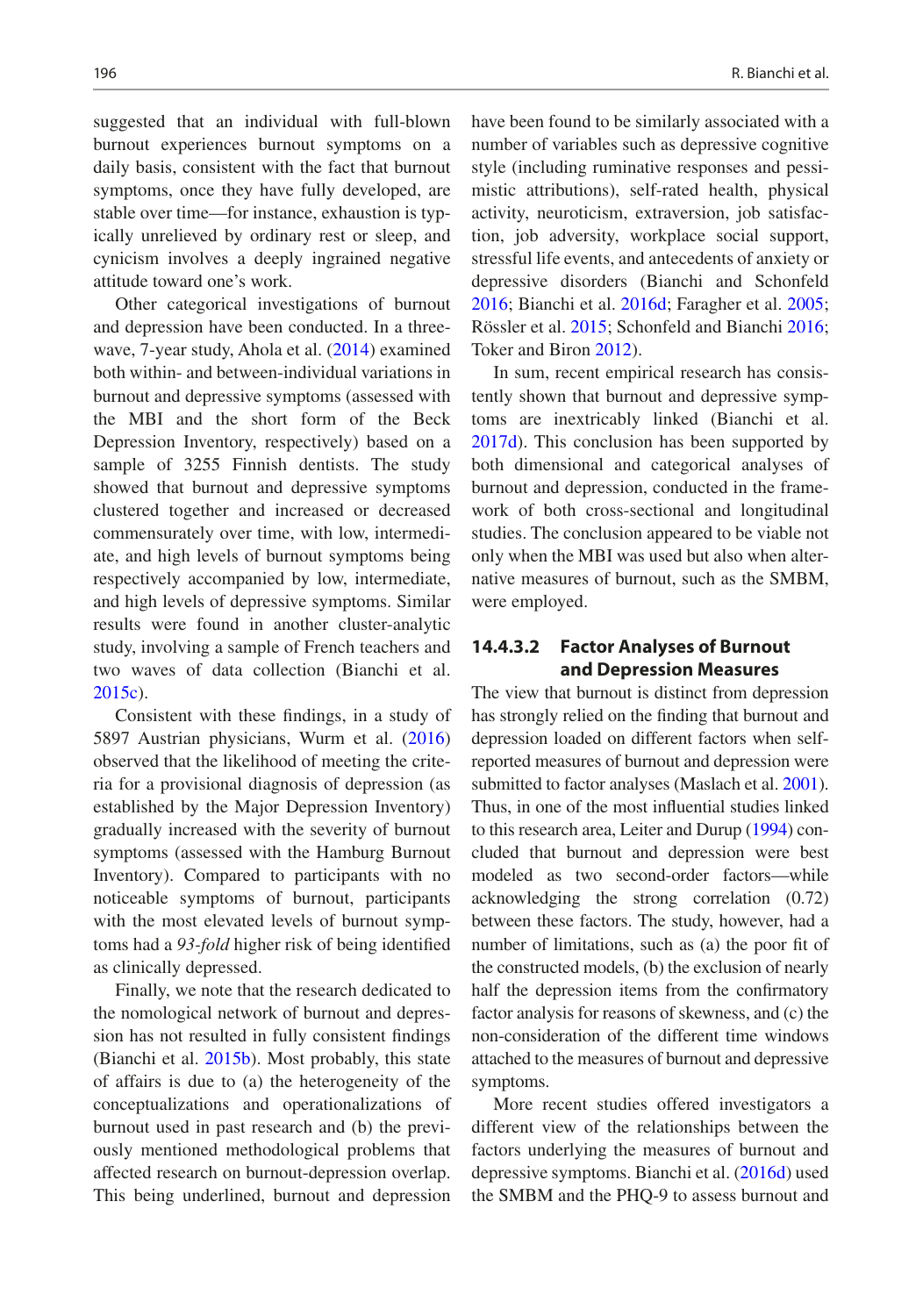depression, respectively. As a reminder, the SMBM includes three subscales, physical fatigue, cognitive weariness, and emotional exhaustion. The factor analyses carried out by the authors revealed that the depression latent variable correlated more strongly with the physical fatigue, cognitive weariness, and emotional exhaustion latent variables than the latter three latent variables correlated with each other. Such results confirmed that depressive symptoms lie at the heart of the burnout syndrome.

In a study that aimed at overcoming the limitations of past factor analytic studies by using more sophisticated modeling techniques, Schonfeld et al. ([2017](#page-14-36)) assessed burnout with the MBI and depression with both the 10-item version of the CES-D (CES-D-10) and the PHQ-9. The study sample comprised 734 US teachers. The results of an exploratory factor analysis indicated that the items of (a) the emotional exhaustion and depersonalization subscales of the MBI, (b) the CES-D-10, and (c) the PHQ-9 substantially loaded on one single factor. The items of the (reduced) personal accomplishment subscale of the MBI were found to load only partly on that factor. A confirmatory factor analysis that controlled for potential item overlap in the measures of depressive symptoms and emotional exhaustion established that there was a high correlation (0.85) between depressive symptoms and emotional exhaustion, suggestive of a unique underlying construct.

The results of the latest factor analytic studies of burnout and depression measures have consolidated the view that burnout and depressive symptoms form a unified structure. Put differently, these results have suggested that it would be misguided to isolate burnout from the spectrum of depression.

## **14.4.3.3 Biological Research on Burnout and Depression**

Over the last years, the overlap of burnout with depression has been increasingly investigated from a biological standpoint. Heterogeneous findings have emerged from this line of research. For instance, Toker et al. [\(2005](#page-15-18)) found that in women, burnout, but not depression, was positively associated with microinflammation (expressed by heightened concentrations of highsensitivity C-reactive protein [hs-CRP] and fibrinogen) whereas in men, depression, but not burnout, was positively associated with hs-CRP and fibrinogen concentrations. By contrast, examining the question of whether burnout could be distinguished from depression based on heart rate variability, brain-derived neurotrophic factor, and hippocampal volume, Orosz et al. [\(2017](#page-14-37)) did not find conclusive evidence for burnout's distinctiveness. Beyond the specific limitations attached to one study or another, biological research on burnout and depression has been rendered fundamentally inconclusive by the nonconsideration of depression subtypes in the conducted studies (Bianchi et al. [2015b\)](#page-12-29).

Considering depression subtypes is central in biological research on burnout and depression because different depression subtypes have been associated with opposite neurovegetative, immune, and endocrine profiles. For instance, depression with melancholic features has been associated with insomnia, aphagia, sympathetic hyperactivity, decreased immune function, and hypercortisolism, whereas depression with atypical features<sup>14</sup> has been associated with hypersomnia, hyperphagia, sympathetic hypoactivity, increased immune function, and hypocortisolism (Gold and Chrousos [2002](#page-12-38); Lamers et al. [2013\)](#page-13-30). These differences directly bear on the status of variables such as microinflammation, heart rate variability, brain-derived neurotrophic factor, or hippocampal volume. Thus, the neglect of depression subtypes can result in misleading conclusions regarding burnout-depression overlap. Emblematically, the argument that burnout is distinct from depression because burnout involves hypocortisolism whereas depression involves hypercortisolism caves in as soon as atypical depression is taken into consideration (Bianchi et al. [2015b\)](#page-12-29).

Because subtypes of depression have been ignored in biological research on burnout and

<span id="page-10-0"></span><sup>&</sup>lt;sup>14</sup>The term atypical "does not connote an uncommon or unusual clinical presentation" (APA [2013](#page-11-1), p. 186). Depression with atypical features is a frequently encountered form of depression.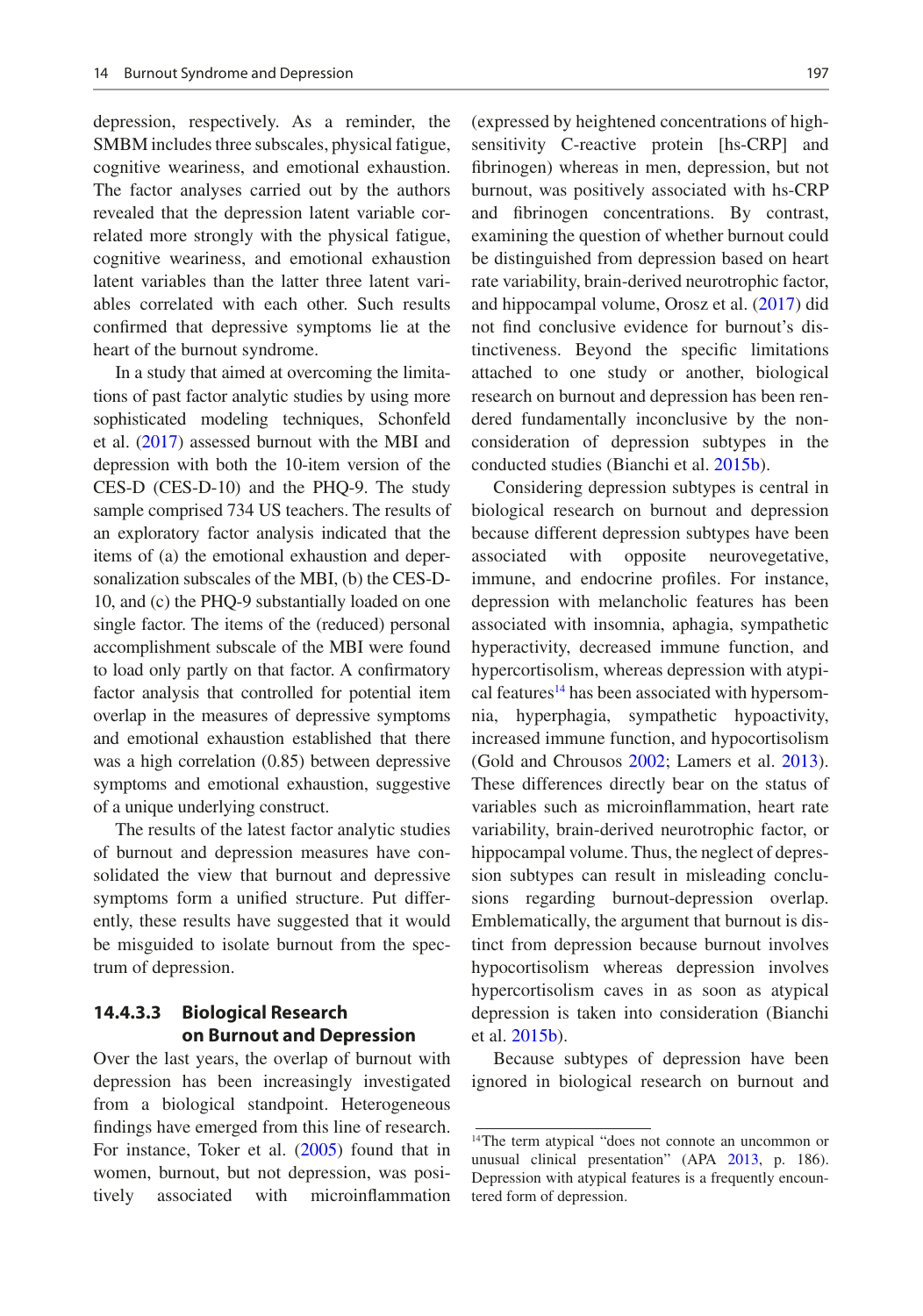depression, the studies conducted in this area could not inform us about burnout-depression overlap. Researchers should be more aware of, and careful about, the heterogeneity of depression in the future.

#### **Conclusion**

In this chapter, we proposed an overview of burnout, from the introduction of the construct in the mid-1970s to the growing realization that the syndrome was better conceived of as a depressive condition. Long questioned, the distinction between burnout and depression has eventually been shown to be problematic, both logically and empirically. Recent studies helped clarify the issue of burnout-depression overlap at theoretical and epistemological levels and provided us with compelling evidence that the pathogenesis of burnout is depressive in nature.

The history of burnout research suggests that transdisciplinary communication and methodological standards should be strengthened to avoid the proliferation of constructs that, in fact, refer to the same phenomena. Construct proliferation—a transgression of the scientific canon of parsimony—is considered a major problem today (Cole et al. [2012;](#page-12-30) Le et al. [2010;](#page-13-24) Schmidt [2010\)](#page-14-0). Construct proliferation undermines theory building and, consequently, slows research advance. As can be seen from the initial articles on the burnout syndrome, pioneers of burnout research, who were coming from the fields of clinical and social psychology, paid little attention to the work accomplished by their colleagues in other areas of psychology (e.g., behavioral psychology; see Peterson et al. [1993\)](#page-14-19) and other disciplines such as psychiatry and (neuro)biology—(neuro) biology has constituted a highly productive discipline regarding stress-related syndromes (Goldstein and Kopin [2007\)](#page-13-31). Because a new construct should not be introduced in the scientific literature without careful consideration of its added value vis-à-vis related, already-available constructs, such neglectfulness has been highly problematic.

Instead of multiplying "depression-like" constructs, we recommend that investigators concentrate their present and future efforts on (a) more harmoniously coordinating dimensional and categorical approaches to depression (Cuthbert and Insel [2013](#page-12-39); Kotov et al. [2017\)](#page-13-32), (b) further developing a flexible, multiscale (e.g., sub-individual, individual, interpersonal, social) framework for the study of depressive conditions, and (c) better understanding how the forms taken by depression can vary as a function of the duration and intensity of the unresolvable stress experienced by the individual and the developmental stage(s) at which the individual experiences unresolvable stress (Bale and Epperson [2015;](#page-11-6) Koenig et al. [2011](#page-13-33)). Such an agenda is in our estimation promising in terms of knowledge production and integration. The relationship between stress and depression, through the impossibility of effective/gratifying action, offers a privileged access to the general principles of human adaptation.

## **References**

- <span id="page-11-2"></span>Abramson LY, Metalsky GI, Alloy LB. Hopelessness depression: a theory-based subtype of depression. Psychol Rev. 1989;96(2):358–72.
- <span id="page-11-3"></span>Adler NE, Stewart J. The biology of disadvantage: socioeconomic status and health, vol. 1186. New York: Wiley; 2010.
- <span id="page-11-4"></span>Ahola K, Honkonen T, Isometsä E, Kalimo R, Nykyri E, Aromaa A, Lönnqvist J. The relationship between job-related burnout and depressive disorders—results from the Finnish health 2000 study. J Affect Disord. 2005;88(1):55–62.
- <span id="page-11-0"></span>Ahola K, Väänänen A, Koskinen A, Kouvonen A, Shirom A (2010). Burnout as a predictor of all-cause mortality among industrial employees: a 10-year prospective register-linkage study. J Psychosom Res. 69(1), 51–57.
- <span id="page-11-5"></span>Ahola K, Hakanen J, Perhoniemi R, Mutanen P. Relationship between burnout and depressive symptoms: a study using the person-centred approach. Burn Res. 2014;1(1):29–37.
- <span id="page-11-1"></span>American Psychiatric Association. Diagnostic and statistical manual of mental disorders. 5th ed. Washington: American Psychiatric Association; 2013.
- <span id="page-11-6"></span>Bale TL, Epperson CN. Sex differences and stress across the lifespan. Nat Neurosci. 2015;18(10):1413–20.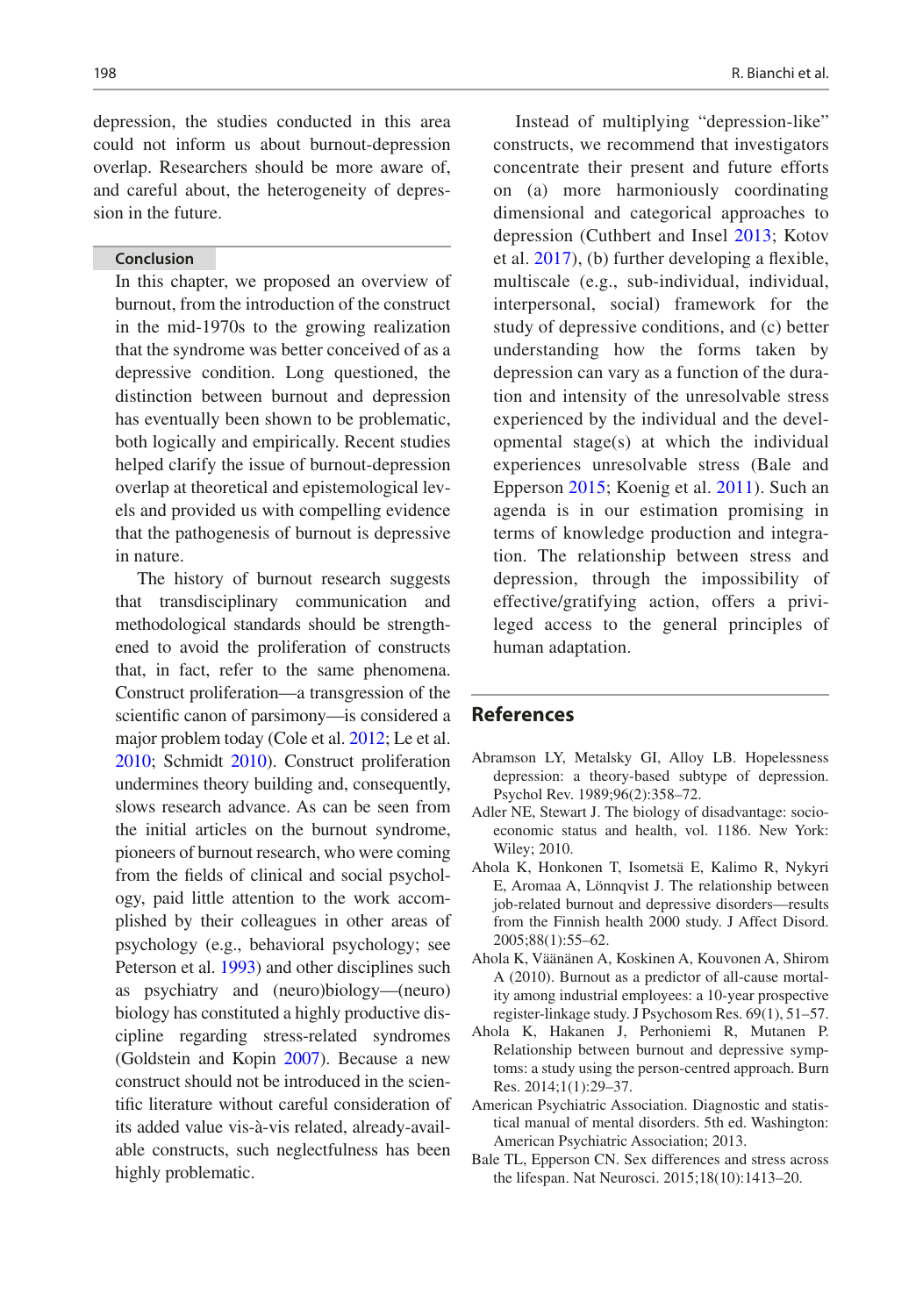- <span id="page-12-16"></span>Beard GM. Neurasthenia, or nervous exhaustion. Boston Med Surg J. 1869;3(13):217–21.
- <span id="page-12-19"></span>Beck AT, Alford BA. Depression: causes and treatment. 2nd ed. Philadelphia: University of Pennsylvania Press; 2009.
- <span id="page-12-17"></span>Bianchi R.What is "severe burnout" and can its prevalence be assessed? Intensive Care Med. 2015;41(1):166.
- <span id="page-12-24"></span>Bianchi R, Brisson R. Burnout and depression: causal attributions and construct overlap. J Health Psychol. In press.
- <span id="page-12-36"></span>Bianchi R, Schonfeld IS.Burnout is associated with a depressive cognitive style. Pers Individ Dif. 2016;100:1–5.
- <span id="page-12-33"></span>Bianchi R, Boffy C, Hingray C, Truchot D, Laurent E. Comparative symptomatology of burnout and depression. J Health Psychol. 2013;18(6):782–7.
- <span id="page-12-34"></span>Bianchi R, Schonfeld IS, Laurent E. Is burnout a depressive disorder? A re-examination with special focus on atypical depression. Int J Stress Manag. 2014;21(4):307–24.
- <span id="page-12-11"></span>Bianchi R, Schonfeld IS, Laurent E. Burnout: absence of binding diagnostic criteria hampers prevalence estimates. Int J Nurs Stud. 2015a;52(3):789–90.
- <span id="page-12-29"></span>Bianchi R, Schonfeld IS, Laurent E. Burnout-depression overlap: a review. Clin Psychol Rev. 2015b; 36:28–41.
- <span id="page-12-35"></span>Bianchi R, Schonfeld IS, Laurent E. Is burnout separable from depression in cluster analysis? A longitudinal study. Soc Psychiatry Psychiatr Epidemiol. 2015c;50(6):1005–11.
- <span id="page-12-23"></span>Bianchi R, Schonfeld IS, Laurent E. Is it time to consider the "burnout syndrome" a distinct illness? Front Public Health. 2015d;3:158.
- <span id="page-12-12"></span>Bianchi R, Schonfeld IS, Laurent E. The "burnout" construct: an inhibitor of public health action? Crit Care Med. 2016a;44(12):e1252–3.
- <span id="page-12-13"></span>Bianchi R, Schonfeld IS, Laurent E. The dead end of current research on burnout prevalence. J Am Coll Surg. 2016b;223(2):424–5.
- <span id="page-12-31"></span>Bianchi R, Schonfeld IS, Mayor E, Laurent E. Burnoutdepression overlap: a study of New Zealand schoolteachers. N Z J Psychol. 2016c;45:4–11.
- <span id="page-12-32"></span>Bianchi R, Verkuilen J, Brisson R, Schonfeld IS, Laurent E. Burnout and depression: label-related stigma, help-seeking, and syndrome overlap. Psychiatry Res. 2016d;245:91–8.
- <span id="page-12-18"></span>Bianchi R, Schonfeld IS, Laurent E. Burnout symptoms: depressive manifestations under psychosocial labels? Asia Pac Psychiatry. 2017a;9(3). [https://doi.](https://doi.org/10.1111/appy.12280) [org/10.1111/appy.12280](https://doi.org/10.1111/appy.12280)
- <span id="page-12-5"></span>Bianchi R, Schonfeld IS, Laurent E. Burnout: moving beyond the status quo. Int J Stress Manag. In press.
- <span id="page-12-14"></span>Bianchi R, Schonfeld IS, Laurent E. Physician burnout is better conceptualized as depression. Lancet. 2017c;389(10077):1397–8.
- <span id="page-12-4"></span>Bianchi R, Schonfeld IS, Vandel P, Laurent E. On the depressive nature of the "burnout syndrome": a clarification. Eur Psychiatry. 2017d;41:109–10.
- <span id="page-12-20"></span>Bogdan R, Pizzagalli DA. Acute stress reduces reward responsiveness: implications for depression. Biol Psychiatry. 2006;60(10):1147–54.
- <span id="page-12-6"></span>Brisson R, Bianchi R. On the inconsistency of burnout conceptualization and measurement. J Am Coll Surg. 2017a;224(1):87.
- <span id="page-12-7"></span>Brisson R, Bianchi R. Stranger things: on the upside down world of burnout research. Acad Psychiatry. 2017b;41(2):200–1.
- <span id="page-12-25"></span>Brown GW, Harris T (1978). Social origins of depression: a study of psychiatric disorder in women. New York, NY:Free Press.
- <span id="page-12-22"></span>Chesney E, Goodwin GM, Fazel S. Risks of all-cause and suicide mortality in mental disorders: a meta-review. World Psychiatry. 2014;13(2):153–60.
- <span id="page-12-30"></span>Cole MS, Walter F, Bedeian AG, O'Boyle EH. Job burnout and employee engagement: a meta-analytic examination of construct proliferation. J Manag. 2012;38(5):1550–81.
- <span id="page-12-9"></span>Cox T, Tisserand M, Taris T. The conceptualization and measurement of burnout: questions and directions. Work Stress. 2005;19(3):187–91.
- <span id="page-12-39"></span>Cuthbert BN, Insel TR. Toward the future of psychiatric diagnosis: the seven pillars of RDoC. BMC Med. 2013;11:126.
- <span id="page-12-8"></span>Demerouti E, Bakker AB, Nachreiner F, Schaufeli WB. The job demands-resources model of burnout. J Appl Psychol. 2001;86(3):499–512.
- <span id="page-12-21"></span>Dombrovski AY, Szanto K, Clark L, Reynolds CF, Siegle GJ. Reward signals, attempted suicide, and impulsivity in late-life depression. JAMA Psychiat. 2013;70(10):1020–30.
- <span id="page-12-10"></span>Doulougeri K, Georganta K, Montgomery A, Lee A. "Diagnosing" burnout among healthcare professionals: can we find consensus? Cogent Med. 2016;3(1):1.
- <span id="page-12-2"></span>Epstein RM, Privitera MR. Doing something about physician burnout. Lancet. 2016;388(10057):2216–7.
- <span id="page-12-37"></span>Faragher EB, Cass M, Cooper CL (2005). The relationship between job satisfaction and health: a metaanalysis. Occup Environ Med. 62(2);105–112.
- <span id="page-12-0"></span>Freudenberger HJ. Staff burnout. J Soc Issues. 1974;30(1):159–65.
- <span id="page-12-1"></span>Freudenberger HJ. The staff burnout syndrome in alternative institutions. Psychother Theory Res Pract. 1975;12(1):72–83.
- <span id="page-12-3"></span>Freudenberger HJ, Richelson G. Burnout: how to beat the high cost of success. New York: Bantam Books; 1980.
- <span id="page-12-28"></span>Fried EI, Nesse RM, Guille C, Sen S.The differential influence of life stress on individual symptoms of depression. Acta Psychiatr Scand. 2015;131(6):465–71.
- <span id="page-12-15"></span>Gamma A, Angst J, Ajdacic V, Eich D, Rössler W. The spectra of neurasthenia and depression: course, stability and transitions. Eur Arch Psychiatry Clin Neurosci. 2007;257(2):120–7.
- <span id="page-12-27"></span>Gilbert P. Evolution and depression: issues and implications. Psychol Med. 2006;36(3):287–97.
- <span id="page-12-26"></span>Gilman SE, Kawachi I, Fitzmaurice GM, Buka SL. Socioeconomic status in childhood and the lifetime risk of major depression. Int J Epidemiol. 2002;31(2):359–67.
- <span id="page-12-38"></span>Gold PW, Chrousos GP. Organization of the stress system and its dysregulation in melancholic and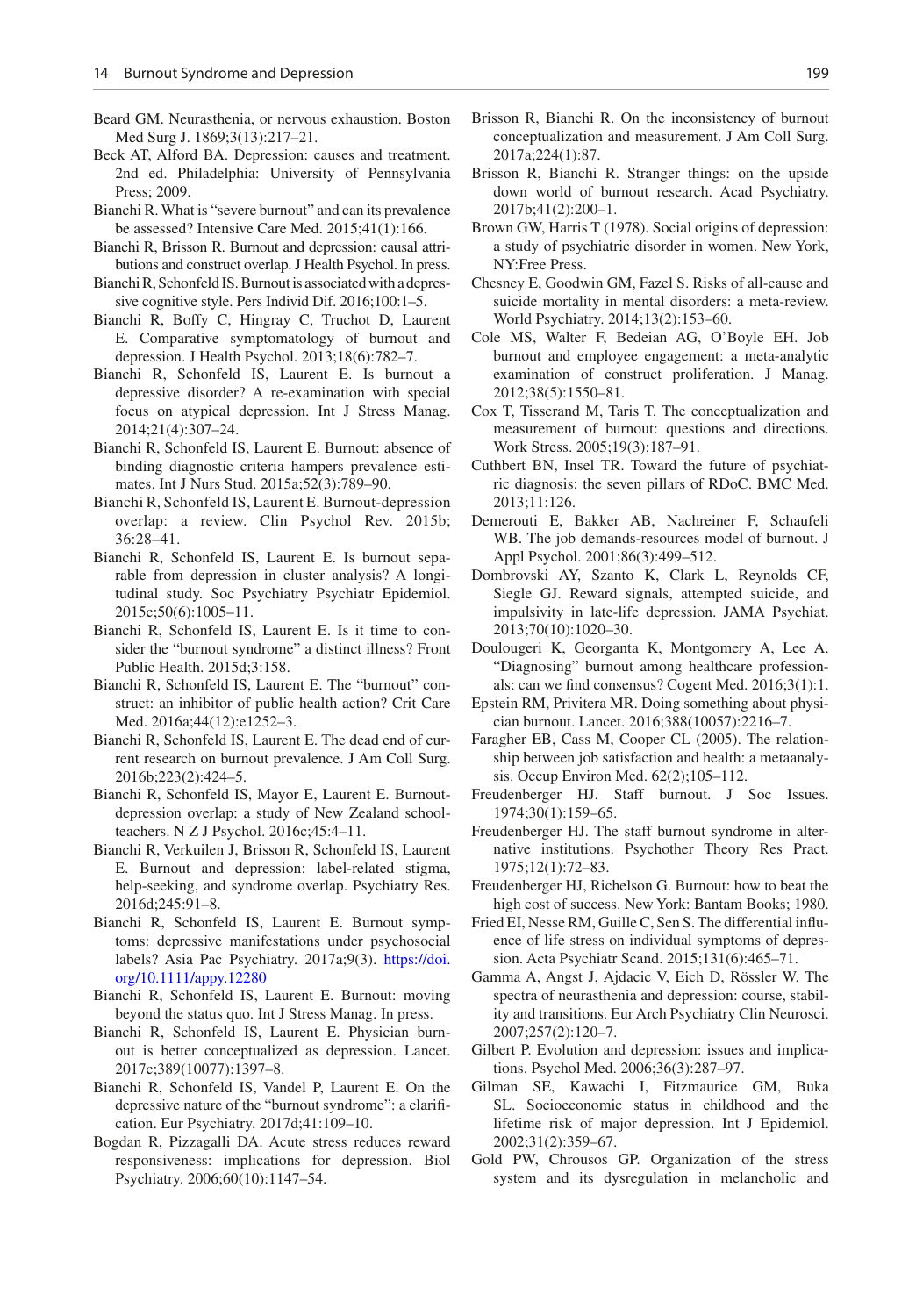atypical depression: high vs low CRH/NE states. Mol Psychiatry. 2002;7(3):254–75.

- <span id="page-13-31"></span>Goldstein DS, Kopin IJ. Evolution of concepts of stress. Stress. 2007;10(2):109–20.
- <span id="page-13-21"></span>Hakanen JJ, Bakker AB. Born and bred to burn out: a lifecourse view and reflections on job burnout. J Occup Health Psychol. 2017;22(3):354.
- <span id="page-13-9"></span>Halbesleben JRB, Demerouti E. The construct validity of an alternative measure of burnout: investigating the English translation of the Oldenburg Burnout Inventory. Work Stress. 2005;19(3):208–20.
- <span id="page-13-18"></span>Heifetz LJ, Bersani HA. Disrupting the pursuit of personal growth: toward a unified theory of burnout in the human services. In: Farber BA, editor. Stress and burnout in the human services professions. New York: Pergamon; 1983. p. 46–62.
- <span id="page-13-19"></span>Iacovides A, Fountoulakis KN, Kaprinis S, Kaprinis G.The relationship between job stress, burnout and clinical depression. J Affect Disord. 2003;75(3):209–21.
- <span id="page-13-13"></span>Judd LL, Schettler PJ, Coryell W, Akiskal HS, Fiedorowicz JG. Overt irritability/anger in unipolar major depressive episodes: past and current characteristics and implications for long-term course. JAMA Psychiat. 2013;70(11):1171–80.
- <span id="page-13-20"></span>Kahn JP. Diagnosis and referral of workplace depression. J Occup Environ Med. 2008;50(4):396–400.
- <span id="page-13-12"></span>Kleijweg JH, Verbraak MJ, Van Dijk MK. The clinical utility of the Maslach Burnout Inventory in a clinical population. Psychol Assess. 2013;25(2):435–41.
- <span id="page-13-17"></span>Klinger E.Consequences of commitment to and disengagement from incentives. Psychol Rev. 1975;82(1):1–25.

<span id="page-13-33"></span>Koenig JI, Walker CD, Romeo RD, Lupien SJ. Effects of stress across the lifespan. Stress. 2011;14(5):475–80.

- <span id="page-13-32"></span>Kotov R, Krueger RF, Watson D, Achenbach TM, Althoff RR, Bagby RM, Brown TA, Carpenter WT, Caspi A, Clark LA, Eaton NR, Forbes MK, Forbush KT, Goldberg D, Hasin D, Hyman SE, Ivanova MY, Lynam DR, Markon K, Miller JD, Moffitt TE, Morey LC, Mullins-Sweatt SN, Ormel J, Patrick CJ, Regier DA, Rescorla L, Ruggero CJ, Samuel DB, Sellbom M, Simms LJ, Skodol AE, Slade T, South SC, Tackett JL, Waldman ID, Waszczuk MA, Widiger TA, Wright AG, Zimmerman M. The hierarchical taxonomy of psychopathology (HiTOP): a dimensional alternative to traditional nosologies. J Abnorm Psychol. 2017;126(4):454.
- <span id="page-13-7"></span>Kristensen TS, Borritz M, Villadsen E, Christensen KB. The Copenhagen Burnout Inventory: a new tool for the assessment of burnout. Work Stress. 2005;19(3):192–207.
- <span id="page-13-27"></span>Kroenke K, Spitzer RL. The PHQ-9: a new depression diagnostic and severity measure. Psychiatr Ann. 2002;32(9):509–15.
- <span id="page-13-25"></span>Kung S, Alarcon RD, Williams MD, Poppe KA, Jo Moore M, Frye MA. Comparing the Beck Depression Inventory-II (BDI-II) and Patient Health Questionnaire (PHQ-9) depression measures in an integrated mood disorders practice. J Affect Disord. 2013;145(3):341–3.
- <span id="page-13-15"></span>Laborit H. L'inhibition de l'action. 2nd ed. Paris: Masson; 1986.
- <span id="page-13-16"></span>Laborit H. Inhibition of action: an interdisciplinary approach to its mechanism and psychopathology. In: Traue HC, Pennebaker JW, editors. Emotion inhibition and health. Kirkland: Hogrefe & Huber Publishers; 1993. p. 57–79.
- <span id="page-13-30"></span>Lamers F, Vogelzangs N, Merikangas KR, de Jonge P, Beekman ATF, Penninx BWJH. Evidence for a differential role of HPA-axis function, inflammation and metabolic syndrome in melancholic versus atypical depression. Mol Psychiatry. 2013;18(6):692–9.
- <span id="page-13-8"></span>Larsen AC, Ulleberg P, Rønnestad MH. Depersonalization reconsidered: an empirical analysis of the relation between depersonalization and cynicism in an extended version of the Maslach Burnout Inventory. Nord Psychol. 2017;69(3):160–76.
- <span id="page-13-24"></span>Le H, Schmidt FL, Harter JK, Lauver KJ. The problem of empirical redundancy of constructs in organizational research: an empirical investigation. Organ Behav Hum Decis Process. 2010;112(2):112–25.
- <span id="page-13-29"></span>Leiter MP, Durup J. The discriminant validity of burnout and depression: a confirmatory factor analytic study. Anxiety Stress Coping. 1994;7(4):357–73.
- <span id="page-13-28"></span>Leiter MP, Maslach C. Banishing burnout: six strategies for improving your relationship with work. San Francisco: Jossey-Bass; 2005.
- <span id="page-13-3"></span>Leiter MP, Maslach C. Latent burnout profiles: a new approach to understanding the burnout experience. Burn Res. 2016;3(4):89–100.
- <span id="page-13-23"></span>Lorant V, Deliège D, Eaton W, Robert A, Philippot P, Ansseau M. Socioeconomic inequalities in depression: a meta-analysis. Am J Epidemiol. 2003;157(2):98–112.
- <span id="page-13-22"></span>Lorant V, Croux C, Weich S, Deliège D, Mackenbach J, Ansseau M. Depression and socio-economic risk factors: 7-year longitudinal population study. Br J Psychiatry. 2007;190(4):293–8.
- <span id="page-13-26"></span>Luteijn F, Bouman TK. The concepts of depression, anxiety, and neuroticism in questionnaires. Eur J Pers. 1988;2(2):113–20.
- <span id="page-13-0"></span>Maslach C. Burned-out. Hum Behav. 1976;5(9):16–22.
- <span id="page-13-4"></span>Maslach C, Jackson SE. The measurement of experienced burnout. J Organ Behav. 1981;2(2):99–113.
- <span id="page-13-14"></span>Maslach C, Leiter MP. The truth about burnout: how organizations cause personal stress and what to do about it. San Francisco: Jossey-Bass; 1997.
- <span id="page-13-10"></span>Maslach C, Leiter MP. Understanding the burnout experience: recent research and its implications for psychiatry. World Psychiatry. 2016;15(2):103–11.
- <span id="page-13-1"></span>Maslach C, Pines A.The burn-out syndrome in the day care setting. Child Youth Care Forum. 1977;6(2):100–13.
- <span id="page-13-6"></span>Maslach C, Jackson SE, Leiter MP. Maslach Burnout Inventory manual. 3rd ed. Palo Alto: Consulting Psychologists Press; 1996.
- <span id="page-13-2"></span>Maslach C, Schaufeli WB, Leiter MP. Job burnout. Annu Rev Psychol. 2001;52(1):397–422.
- <span id="page-13-11"></span>Maslach C, Leiter MP. Burnout. In: Fink G, editor. Stress consequences: mental, neuropsychological and socioeconomic. New York: Academic Press; 2010. p. 726–729.
- <span id="page-13-5"></span>Maslach C, Jackson SE, Leiter MP. Maslach Burnout Inventory manual. 4th ed. Palo Alto: Consulting Psychologists Press; 2016.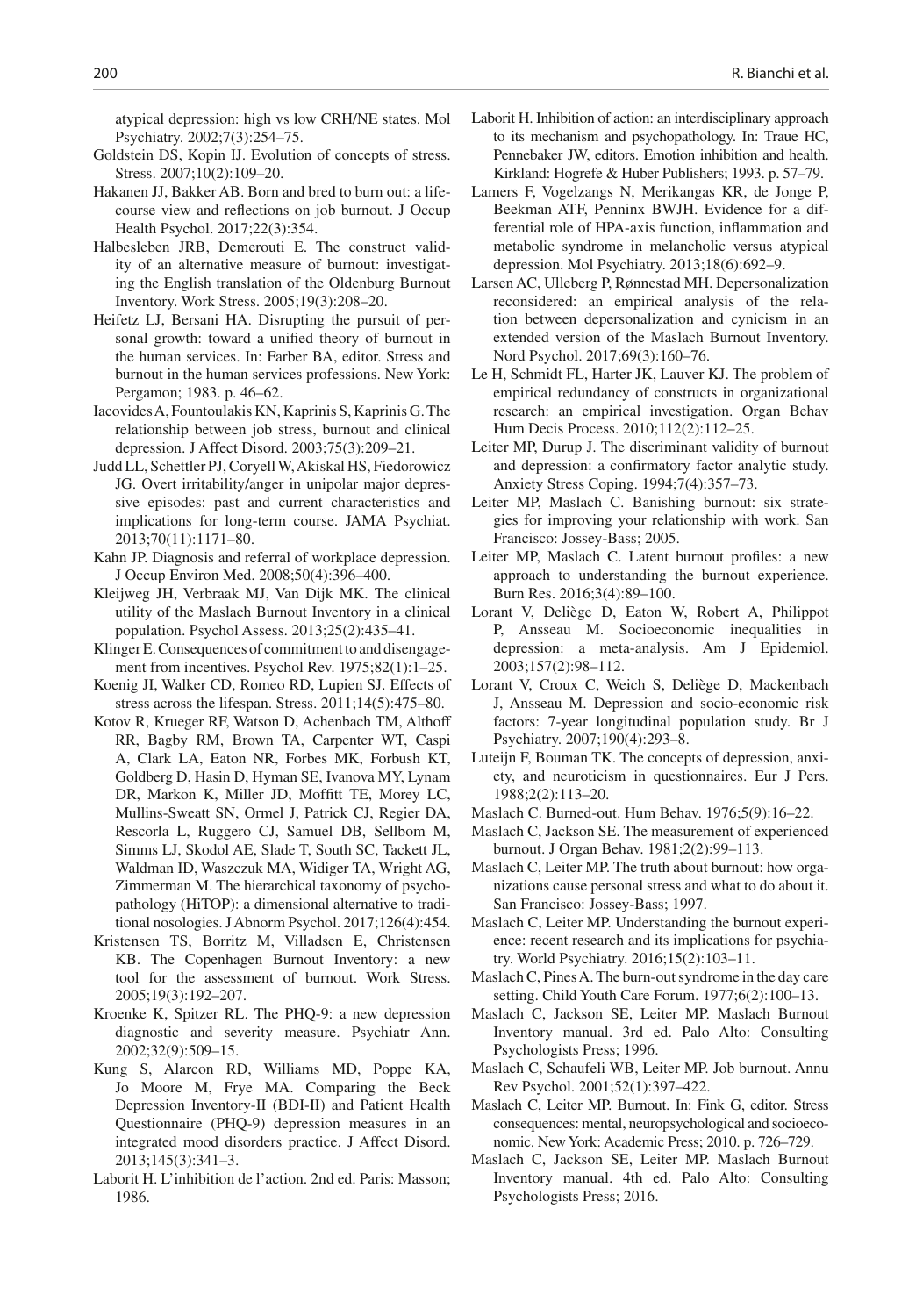- <span id="page-14-21"></span>McEwen BS. Protection and damage from acute and chronic stress: allostasis and allostatic overload and relevance to the pathophysiology of psychiatric disorders. Ann N Y Acad Sci. 2004;1032:1–7.
- <span id="page-14-33"></span>Meier ST. The construct validity of burnout. J Occup Psychol. 1984;57(3):211–9.
- <span id="page-14-24"></span>Nesse RM. Is depression an adaptation? Arch Gen Psychiatry. 2000;57(1):14–20.
- <span id="page-14-27"></span>Niedhammer I, Malard L, Chastang JF. Occupational factors and subsequent major depressive and generalized anxiety disorders in the prospective French national SIP study. BMC Public Health. 2015;15:200.
- <span id="page-14-37"></span>Orosz A, Federspiel A, Haisch S, Seeher C, Dierks T, Cattapan K. A biological perspective on differences and similarities between burnout and depression. Neurosci Biobehav Rev. 2017;73:112–22.
- <span id="page-14-19"></span>Peterson C, Maier SF, Seligman MEP. Learned helplessness: a theory for the age of personal control. New York: Oxford University Press; 1993.
- <span id="page-14-32"></span>Pickles A, Angold A (2003). Natural categories or fundamental dimensions: on carving nature at the joints and the rearticulation of psychopathology. Dev Psychopathol. 15(3), 529–551.
- <span id="page-14-13"></span>Pines A, Aronson E. Career burnout: causes and cures. New York: Free Press; 1988.
- <span id="page-14-6"></span>Pines A, Maslach C. Characteristics of staff burnout in mental-health settings. Hosp Community Psychiatry. 1978;29(4):233–7.
- <span id="page-14-14"></span>Pines A, Aronson E, Kafry D. Burnout: from tedium to personal growth. New York: Free Press; 1981.
- <span id="page-14-22"></span>Pizzagalli DA. Depression, stress, and anhedonia: toward a synthesis and integrated model. Annu Rev Clin Psychol. 2014;10:393–423.
- <span id="page-14-20"></span>Pryce CR, Azzinnari D, Spinelli S, Seifritz E, Tegethoff M, Meinlschmidt G. Helplessness: a systematic translational review of theory and evidence for its relevance to understanding and treating depression. Pharmacol Ther. 2011;132(3):242–67.
- <span id="page-14-28"></span>Ritsher JEB, Warner V, Johnson JG, Dohrenwend BP. Inter-generational longitudinal study of social class and depression: a test of social causation and social selection models. Br J Psychiatry. 2001;178(40):s84–90.
- <span id="page-14-26"></span>Rolls ET (2016). A non-reward attractor theory of depression. Neurosci Biobehav Rev. 68;47–58.
- <span id="page-14-12"></span>Rose A, Duschinsky R, Macnaughton J. Cynicism as a strategic virtue. Lancet. 2017;389(10070):692–3.
- <span id="page-14-29"></span>Rosenquist JN, Fowler JH, Christakis NA. Social network determinants of depression. Mol Psychiatry. 2011;16(3):273–81.
- <span id="page-14-35"></span>Rössler W, Hengartner M, Ajdacic-Gross V, Angst J. Predictors of burnout: results from a prospective community study. Eur Arch Psychiatry Clin Neurosci. 2015;265(1):19–25.
- <span id="page-14-9"></span>Salanova M, Llorens S, García-Renedo M, Burriel R, Bresó E, Schaufeli WB. Towards a four-dimensional model of burnout: a multigroup factor-analytic study including depersonalization and cynicism. Educ Psychol Meas. 2005;65(5):807–19.
- <span id="page-14-23"></span>Sapolsky RM. Why zebras don't get ulcers. 3rd ed. New York: Holt Paperbacks; 2004.
- <span id="page-14-30"></span>Sapolsky RM. Sick of poverty. Sci Am. 2005;293(6):92–9.
- <span id="page-14-11"></span>Schaufeli WB. Past performance and future perspectives of burnout research. SA J Ind Psychol. 2003;29(4):1–15.
- <span id="page-14-25"></span>Schaufeli WB. The balance of give and take: toward a social exchange model of burnout. RevInt Psychol Soc. 2006;19(1):75–119.
- <span id="page-14-18"></span>Schaufeli WB, Buunk BP. Burnout: an overview of 25 years of research and theorizing. In: Schabracq MJ, Winnubst JAM, Cooper CL, editors. The handbook of work and Health Psychology. 2nd ed. Chichester: Wiley; 2004. p. 383–425.
- <span id="page-14-10"></span>Schaufeli WB, Enzmann D. The burnout companion to study and practice: a critical analysis. London: Taylor & Francis; 1998.
- <span id="page-14-1"></span>Schaufeli WB, Taris TW. The conceptualization and measurement of burnout: common ground and worlds apart. Work Stress. 2005;19(3):256–62.
- <span id="page-14-16"></span>Schaufeli WB, Bakker AB, Hoogduin K, Schaap C, Kladler A. On the clinical validity of the Maslach Burnout Inventory and the burnout measure. Psychol Health. 2001;16(5):565–82.
- <span id="page-14-4"></span>Schaufeli WB, Bakker AB, Van Rhenen W. How changes in job demands and resources predict burnout, work engagement, and sickness absenteeism. J Organ Behav. 2009a;30(7):893–917.
- <span id="page-14-2"></span>Schaufeli WB, Leiter MP, Maslach C. Burnout: 35 years of research and practice. Career Dev Int. 2009b;14(3):204–20.
- <span id="page-14-0"></span>Schmidt F. Detecting and correcting the lies that data tell. Perspect Psychol Sci. 2010;5(3):233–42.
- <span id="page-14-17"></span>Schonfeld IS. Burnout in teachers: is it burnout or is it depression? (report no. 335329). Washington: Education Resources Information Center; 1991.
- <span id="page-14-34"></span>Schonfeld IS, Bianchi R. Burnout and depression: two entities or one? J Clin Psychol. 2016;72(1):22–37.
- <span id="page-14-3"></span>Schonfeld IS, Chang C-H. Occupational health psychology: work, stress, and health. New York: Springer; 2017.
- <span id="page-14-36"></span>Schonfeld IS, Verkuilen J, Bianchi R. Confirmatory factor analysis of burnout and depressive symptoms. In: 12th international conference on occupational stress and health, June 7–10, Minneapolis; 2017.
- <span id="page-14-15"></span>Seidler A, Thinschmidt M, Deckert S, Then F, Hegewald J, Nieuwenhuijsen K, Riedel-Heller SG. The role of psychosocial working conditions on burnout and its core component emotional exhaustion – a systematic review. J Occup Med Toxicol. 2014;9:10.
- <span id="page-14-31"></span>Shah J, Mizrahi R, McKenzie K. The four dimensions: a model for the social aetiology of psychosis. Br J Psychiatry. 2011;199(1):11–4.
- <span id="page-14-5"></span>Shanafelt TD, Dyrbye LN, West CP. Addressing physician burnout: the way forward. JAMA. 2017;317(9):901–2.
- <span id="page-14-8"></span>Shirom A. Job-related burnout: a review. In: Quick JC, Tetrick LE, editors. Handbook of occupational health psychology. Washington: American Psychological Association; 2003. p. 245–64.
- <span id="page-14-7"></span>Shirom A. Reflections on the study of burnout. Work Stress. 2005;19(3):263–70.